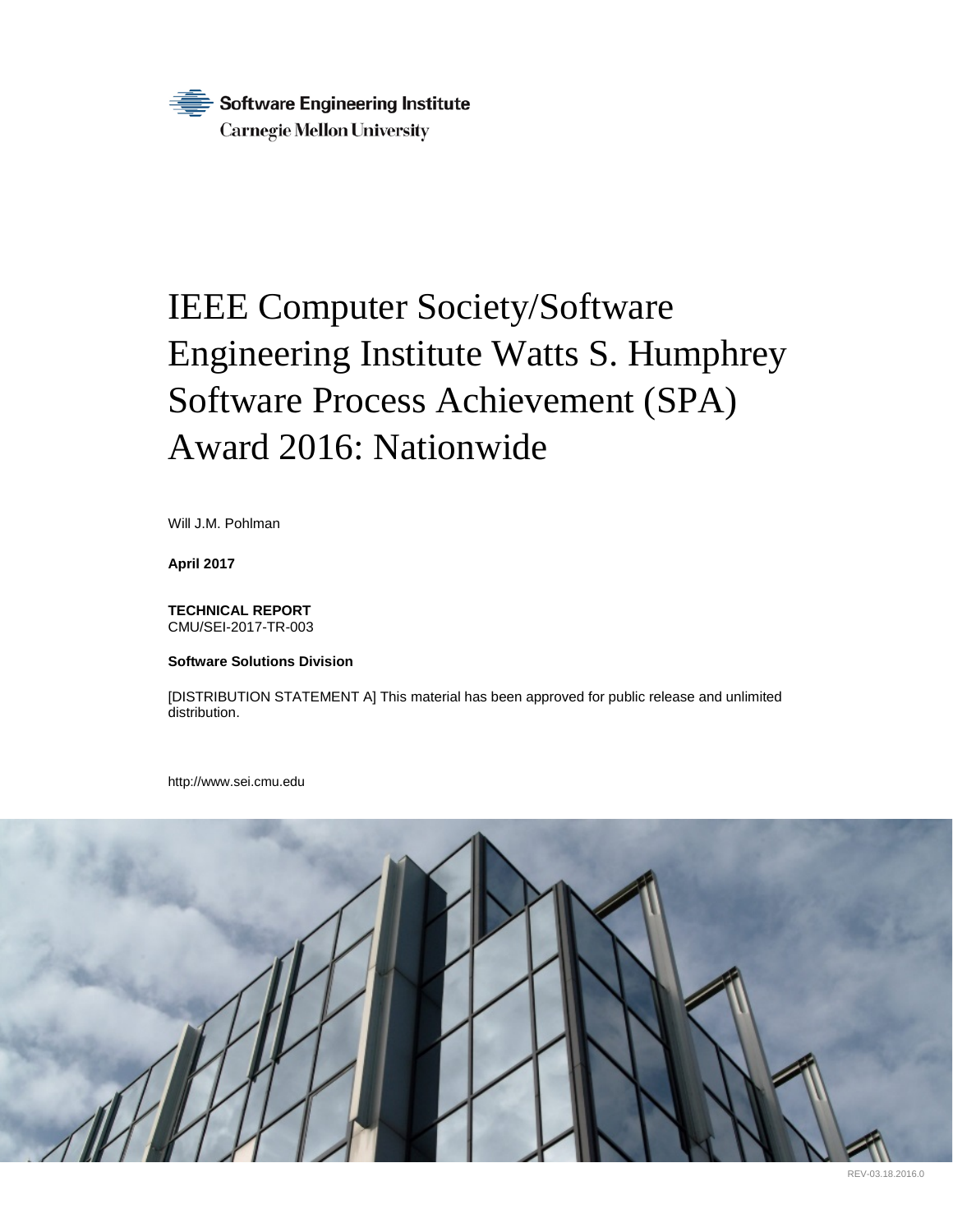Copyright 2017 Carnegie Mellon University. All Rights Reserved.

The Software Engineering Institute is funded and supported by the Department of Defense under Contract No. FA8702-15-D-0002 with Carnegie Mellon University.

The view, opinions, and/or findings contained in this material are those of the author(s) and should not be construed as an official Government position, policy, or decision, unless designated by other documentation.

References herein to any specific commercial product, process, or service by trade name, trade mark, manufacturer, or otherwise, does not necessarily constitute or imply its endorsement, recommendation, or favoring by Carnegie Mellon University or its Software Engineering Institute.

NO WARRANTY. THIS CARNEGIE MELLON UNIVERSITY AND SOFTWARE ENGINEERING INSTITUTE MATERIAL IS FURNISHED ON AN "AS-IS" BASIS. CARNEGIE MELLON UNIVERSITY MAKES NO WARRANTIES OF ANY KIND, EITHER EXPRESSED OR IMPLIED, AS TO ANY MATTER INCLUDING, BUT NOT LIMITED TO, WARRANTY OF FITNESS FOR PURPOSE OR MERCHANTABILITY, EXCLUSIVITY, OR RESULTS OBTAINED FROM USE OF THE MATERIAL. CARNEGIE MELLON UNIVERSITY DOES NOT MAKE ANY WARRANTY OF ANY KIND WITH RESPECT TO FREEDOM FROM PATENT, TRADEMARK, OR COPYRIGHT INFRINGEMENT.

[DISTRIBUTION STATEMENT A] This material has been approved for public release and unlimited distribution. Please see Copyright notice for non-US Government use and distribution.

External use: This material may be reproduced in its entirety, without modification, and freely distributed in written or electronic form without requesting formal permission. Permission is required for any other external and/or commercial use. Requests for permission should be directed to the Software Engineering Institute at [permission@sei.cmu.edu.](mailto:permission@sei.cmu.edu)

Any opinions, findings and conclusions or recommendations expressed in this material are those of the author(s) and do not necessarily reflect the views of the Software Engineering Institute. This Collected Work has been compiled from works of third parties. Copyright in each individual paper is retained by the author and/or their employers unless otherwise noted.

DM17-0040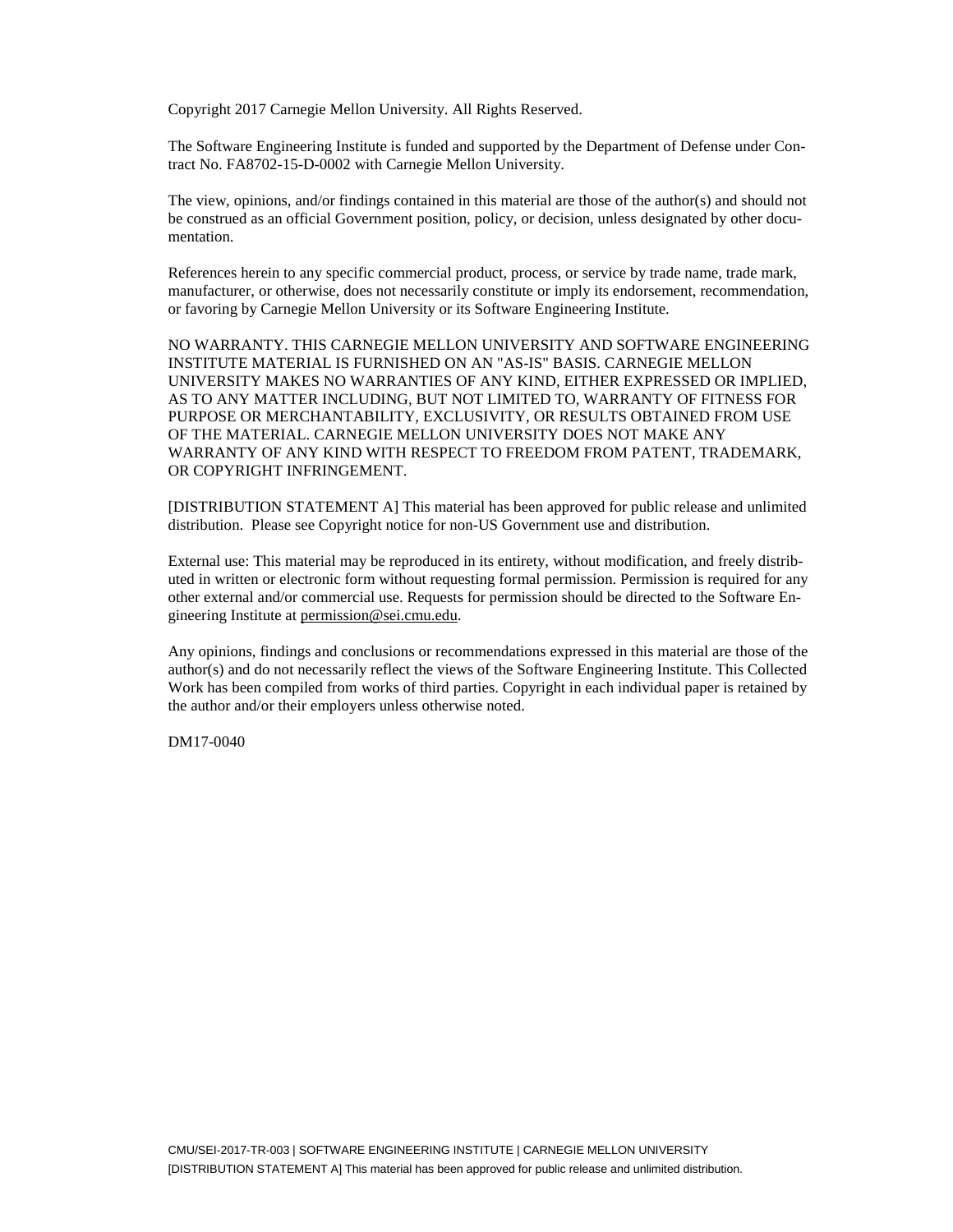## **Table of Contents**

| <b>Information Technology at Nationwide</b><br>v<br><b>Abstract</b><br>٧i<br>1<br><b>Business Imperatives</b><br>1<br>1.1<br>Deliver the Right Work<br>1<br>1.2<br>Deliver the Right Way<br>$\mathbf{1}$<br>1.3<br>Deliver with an Engaged Workforce<br>$\mathbf{1}$<br>2<br><b>Challenges and Opportunities</b><br>$\overline{2}$<br>$\overline{c}$<br>Responding to Demand<br>2.1<br>2.2<br><b>Standards and Capabilities</b><br>$\overline{c}$<br>$\overline{2}$<br>2.3<br>Information Technology Cost<br><b>Centralized Services</b><br>$\mathbf{3}$<br>$2.4^{\circ}$<br>3<br>The Team Model<br>4<br>3.1<br>The Standing Team<br>$\overline{4}$<br>Practitioners as Coaches<br>3.2<br>$\overline{4}$<br>4<br>The Way We Work<br>5<br>4.1<br>21 Tea Leaves<br>$\,$ 5 $\,$<br>4.2<br><b>Standard Work</b><br>5<br>4.3<br>6<br>Continuous Improvement<br>5<br>The Lean System<br>7<br>5.1<br>The Work Environment<br>$\overline{7}$<br>5.2<br>$\overline{7}$<br><b>Big Visible Charts</b><br>Real-Time Information<br>$\overline{7}$<br>5.3<br>Leaders as Coaches<br>5.4<br>8<br>10<br>6<br><b>Developing Skill and Mindset</b><br>6.1<br>A Learning Culture<br>10<br>6.2<br><b>Career Development</b><br>10<br>6.3<br>Peer-Based Learning<br>11<br>Nationwide IT Technical Conference<br>6.4<br>11<br>6.5<br><b>Industry Collaboration</b><br>12<br>7<br><b>Evolution and Results</b><br>13 |
|-----------------------------------------------------------------------------------------------------------------------------------------------------------------------------------------------------------------------------------------------------------------------------------------------------------------------------------------------------------------------------------------------------------------------------------------------------------------------------------------------------------------------------------------------------------------------------------------------------------------------------------------------------------------------------------------------------------------------------------------------------------------------------------------------------------------------------------------------------------------------------------------------------------------------------------------------------------------------------------------------------------------------------------------------------------------------------------------------------------------------------------------------------------------------------------------------------------------------------------------------------------------------------------------------------------------------------------------------------------------------------------------------|
|                                                                                                                                                                                                                                                                                                                                                                                                                                                                                                                                                                                                                                                                                                                                                                                                                                                                                                                                                                                                                                                                                                                                                                                                                                                                                                                                                                                               |
|                                                                                                                                                                                                                                                                                                                                                                                                                                                                                                                                                                                                                                                                                                                                                                                                                                                                                                                                                                                                                                                                                                                                                                                                                                                                                                                                                                                               |
|                                                                                                                                                                                                                                                                                                                                                                                                                                                                                                                                                                                                                                                                                                                                                                                                                                                                                                                                                                                                                                                                                                                                                                                                                                                                                                                                                                                               |
|                                                                                                                                                                                                                                                                                                                                                                                                                                                                                                                                                                                                                                                                                                                                                                                                                                                                                                                                                                                                                                                                                                                                                                                                                                                                                                                                                                                               |
|                                                                                                                                                                                                                                                                                                                                                                                                                                                                                                                                                                                                                                                                                                                                                                                                                                                                                                                                                                                                                                                                                                                                                                                                                                                                                                                                                                                               |
|                                                                                                                                                                                                                                                                                                                                                                                                                                                                                                                                                                                                                                                                                                                                                                                                                                                                                                                                                                                                                                                                                                                                                                                                                                                                                                                                                                                               |
|                                                                                                                                                                                                                                                                                                                                                                                                                                                                                                                                                                                                                                                                                                                                                                                                                                                                                                                                                                                                                                                                                                                                                                                                                                                                                                                                                                                               |
|                                                                                                                                                                                                                                                                                                                                                                                                                                                                                                                                                                                                                                                                                                                                                                                                                                                                                                                                                                                                                                                                                                                                                                                                                                                                                                                                                                                               |
|                                                                                                                                                                                                                                                                                                                                                                                                                                                                                                                                                                                                                                                                                                                                                                                                                                                                                                                                                                                                                                                                                                                                                                                                                                                                                                                                                                                               |
|                                                                                                                                                                                                                                                                                                                                                                                                                                                                                                                                                                                                                                                                                                                                                                                                                                                                                                                                                                                                                                                                                                                                                                                                                                                                                                                                                                                               |
|                                                                                                                                                                                                                                                                                                                                                                                                                                                                                                                                                                                                                                                                                                                                                                                                                                                                                                                                                                                                                                                                                                                                                                                                                                                                                                                                                                                               |
|                                                                                                                                                                                                                                                                                                                                                                                                                                                                                                                                                                                                                                                                                                                                                                                                                                                                                                                                                                                                                                                                                                                                                                                                                                                                                                                                                                                               |
|                                                                                                                                                                                                                                                                                                                                                                                                                                                                                                                                                                                                                                                                                                                                                                                                                                                                                                                                                                                                                                                                                                                                                                                                                                                                                                                                                                                               |
|                                                                                                                                                                                                                                                                                                                                                                                                                                                                                                                                                                                                                                                                                                                                                                                                                                                                                                                                                                                                                                                                                                                                                                                                                                                                                                                                                                                               |
|                                                                                                                                                                                                                                                                                                                                                                                                                                                                                                                                                                                                                                                                                                                                                                                                                                                                                                                                                                                                                                                                                                                                                                                                                                                                                                                                                                                               |
|                                                                                                                                                                                                                                                                                                                                                                                                                                                                                                                                                                                                                                                                                                                                                                                                                                                                                                                                                                                                                                                                                                                                                                                                                                                                                                                                                                                               |
|                                                                                                                                                                                                                                                                                                                                                                                                                                                                                                                                                                                                                                                                                                                                                                                                                                                                                                                                                                                                                                                                                                                                                                                                                                                                                                                                                                                               |
|                                                                                                                                                                                                                                                                                                                                                                                                                                                                                                                                                                                                                                                                                                                                                                                                                                                                                                                                                                                                                                                                                                                                                                                                                                                                                                                                                                                               |
|                                                                                                                                                                                                                                                                                                                                                                                                                                                                                                                                                                                                                                                                                                                                                                                                                                                                                                                                                                                                                                                                                                                                                                                                                                                                                                                                                                                               |
|                                                                                                                                                                                                                                                                                                                                                                                                                                                                                                                                                                                                                                                                                                                                                                                                                                                                                                                                                                                                                                                                                                                                                                                                                                                                                                                                                                                               |
|                                                                                                                                                                                                                                                                                                                                                                                                                                                                                                                                                                                                                                                                                                                                                                                                                                                                                                                                                                                                                                                                                                                                                                                                                                                                                                                                                                                               |
|                                                                                                                                                                                                                                                                                                                                                                                                                                                                                                                                                                                                                                                                                                                                                                                                                                                                                                                                                                                                                                                                                                                                                                                                                                                                                                                                                                                               |
|                                                                                                                                                                                                                                                                                                                                                                                                                                                                                                                                                                                                                                                                                                                                                                                                                                                                                                                                                                                                                                                                                                                                                                                                                                                                                                                                                                                               |
|                                                                                                                                                                                                                                                                                                                                                                                                                                                                                                                                                                                                                                                                                                                                                                                                                                                                                                                                                                                                                                                                                                                                                                                                                                                                                                                                                                                               |
|                                                                                                                                                                                                                                                                                                                                                                                                                                                                                                                                                                                                                                                                                                                                                                                                                                                                                                                                                                                                                                                                                                                                                                                                                                                                                                                                                                                               |
|                                                                                                                                                                                                                                                                                                                                                                                                                                                                                                                                                                                                                                                                                                                                                                                                                                                                                                                                                                                                                                                                                                                                                                                                                                                                                                                                                                                               |
|                                                                                                                                                                                                                                                                                                                                                                                                                                                                                                                                                                                                                                                                                                                                                                                                                                                                                                                                                                                                                                                                                                                                                                                                                                                                                                                                                                                               |
|                                                                                                                                                                                                                                                                                                                                                                                                                                                                                                                                                                                                                                                                                                                                                                                                                                                                                                                                                                                                                                                                                                                                                                                                                                                                                                                                                                                               |
|                                                                                                                                                                                                                                                                                                                                                                                                                                                                                                                                                                                                                                                                                                                                                                                                                                                                                                                                                                                                                                                                                                                                                                                                                                                                                                                                                                                               |
|                                                                                                                                                                                                                                                                                                                                                                                                                                                                                                                                                                                                                                                                                                                                                                                                                                                                                                                                                                                                                                                                                                                                                                                                                                                                                                                                                                                               |
| Growth and Adoption<br>13<br>7.1                                                                                                                                                                                                                                                                                                                                                                                                                                                                                                                                                                                                                                                                                                                                                                                                                                                                                                                                                                                                                                                                                                                                                                                                                                                                                                                                                              |
| 7.2<br>Productivity<br>13                                                                                                                                                                                                                                                                                                                                                                                                                                                                                                                                                                                                                                                                                                                                                                                                                                                                                                                                                                                                                                                                                                                                                                                                                                                                                                                                                                     |
| Predictability<br>7.3<br>14<br>7.4<br>Quality<br>15                                                                                                                                                                                                                                                                                                                                                                                                                                                                                                                                                                                                                                                                                                                                                                                                                                                                                                                                                                                                                                                                                                                                                                                                                                                                                                                                           |
| Benchmarking<br>7.5<br>16                                                                                                                                                                                                                                                                                                                                                                                                                                                                                                                                                                                                                                                                                                                                                                                                                                                                                                                                                                                                                                                                                                                                                                                                                                                                                                                                                                     |
| Workplace and Engagement<br>7.6<br>16                                                                                                                                                                                                                                                                                                                                                                                                                                                                                                                                                                                                                                                                                                                                                                                                                                                                                                                                                                                                                                                                                                                                                                                                                                                                                                                                                         |
| A Vision for 2020<br>7.7<br>18                                                                                                                                                                                                                                                                                                                                                                                                                                                                                                                                                                                                                                                                                                                                                                                                                                                                                                                                                                                                                                                                                                                                                                                                                                                                                                                                                                |
| 19<br><b>References</b>                                                                                                                                                                                                                                                                                                                                                                                                                                                                                                                                                                                                                                                                                                                                                                                                                                                                                                                                                                                                                                                                                                                                                                                                                                                                                                                                                                       |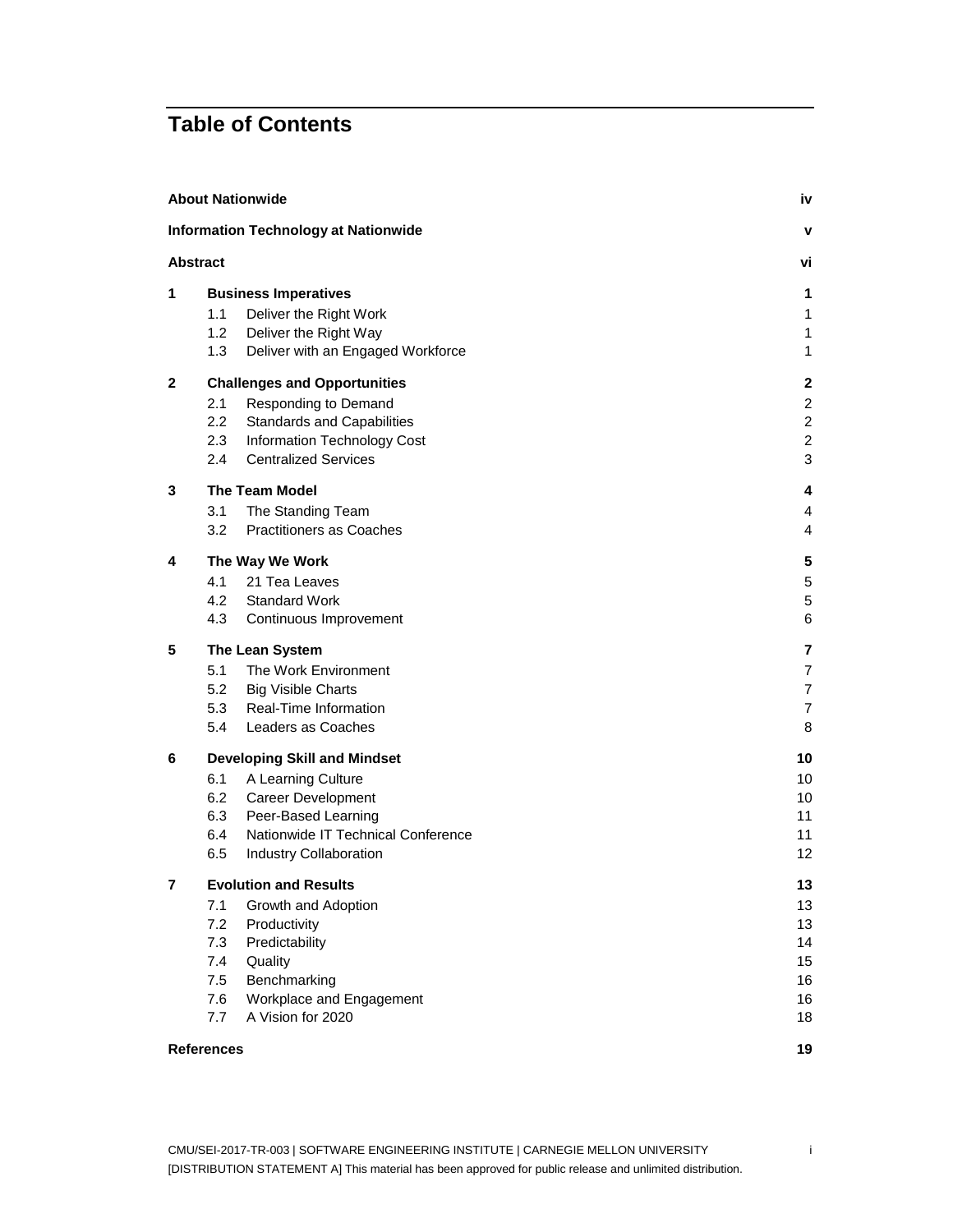## **List of Figures**

| Figure 1: | Nationwide IT Strategy                     | V               |
|-----------|--------------------------------------------|-----------------|
| Figure 2: | Software Development Capability Model      | 6               |
| Figure 3: | Real-Time Management                       | 9               |
| Figure 4: | Peer-Based Learning Growth                 | 11              |
| Figure 5: | <b>Technical Conference Growth</b>         | 12 <sup>2</sup> |
| Figure 6: | <b>Delivery Productivity</b>               | 14              |
| Figure 7: | Delivery Predictability                    | 14              |
| Figure 8: | <b>Critical Defect Reduction</b>           | 15              |
| Figure 9: | Weighted Defect Detection                  | 15              |
|           | Figure 10: Nationwide IT Engagement Scores | 17              |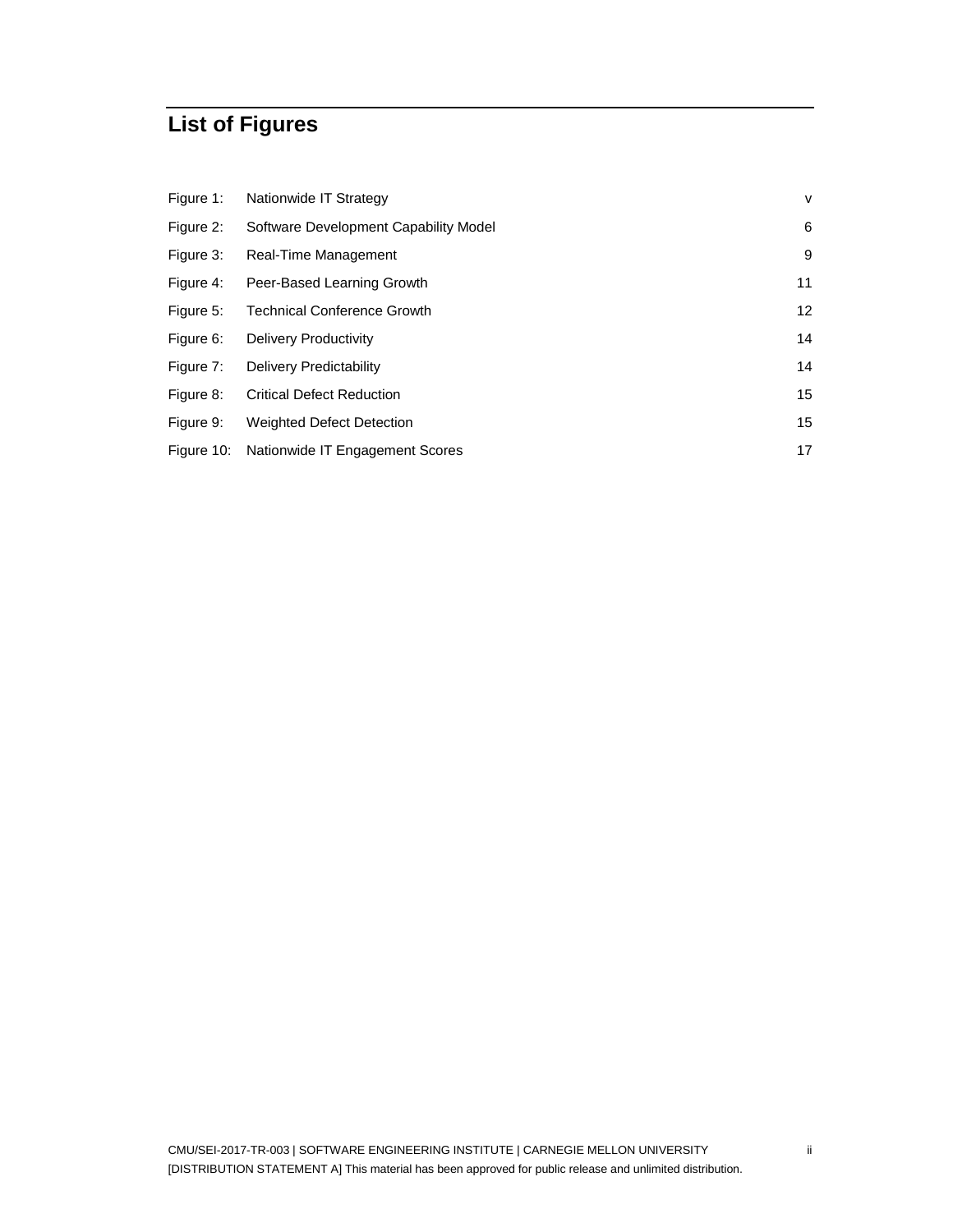## **List of Tables**

| Table 1: | Nationwide IT at a Glance                       | $\vee$ |
|----------|-------------------------------------------------|--------|
| Table 2: | 21 Tea Leaves of Software Development           | 5      |
| Table 3: | <b>Standing Team Measures</b>                   | 8      |
| Table 4: | Software Development Foundational Training      | 10     |
| Table 5: | Nationwide IT Benchmarking Activity             | 16     |
| Table 6: | Industry Recognition - Workplace and Engagement | 17     |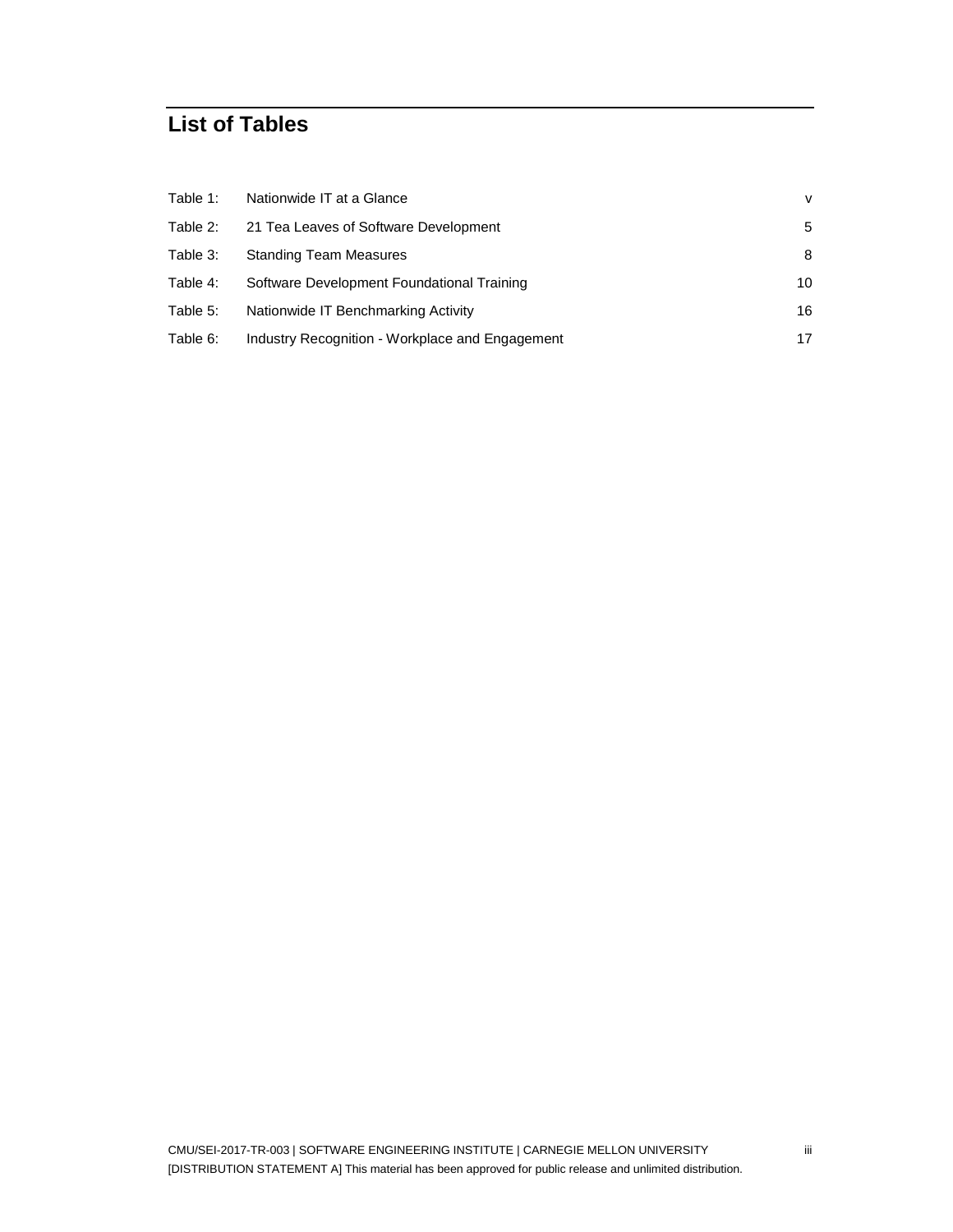## <span id="page-5-0"></span>**About Nationwide**

Nationwide Mutual Insurance Company is one of the largest insurance and financial services companies in the world with more than \$158 billion in statutory assets, focusing on domestic property and casualty insurance, life insurance and retirement savings, asset management, and strategic investments.

Early growth came from working together with Farm Bureaus that sponsored the company. Nine Farm Bureaus continue to promote Nationwide.

Murray D. Lincoln, the leader with the longest tenure in the company's history, had a leading role in the company's formation. The Ohio Farm Bureau Federation incorporated the Farm Bureau Mutual Automobile Insurance Company with the goal of providing quality auto insurance at low rates for farmers in Ohio in 1925. The following year the first policy was sold, and The Ohio Farm Bureau Federation was open for business.

With help from locally based sponsoring organizations, Farm Bureau Mutual begins expanding into other states. These include West Virginia, Maryland, Delaware, Vermont, and North Carolina.

From 1943 on, the Farm Bureau Mutual expanded operations until it became clear it had far outgrown its original goals—and its name. With a western expansion that included 20 additional states, the company changed its name to Nationwide Insurance.

Today Nationwide is still owned by policyholders, but it protects a lot more than just autos owned by Ohio farmers. It's a Fortune 100 company that offers a full range of insurance and financial services across the country, including car, motorcycle, boat, homeowners, pet, farm, life, and commercial insurance, as well as administrative services, annuities, mortgages, mutual funds, pensions, long-term savings plans, and specialty health services.

Nationwide Facts and Figures:

- #1 in total small business, pet, 457 plans, farm and ranch, and corporate life
- $\bullet$  #2 domestic specialty (excess & surplus) commercial lines insurer
- $\bullet$   $7<sup>th</sup>$  largest homeowners insurer and commercial lines insurer
- $\bullet$  8<sup>th</sup> largest auto insurer and life insurer
- $\bullet$  9<sup>th</sup> largest writer of variable annuities
- 11,000+ property and casualty agencies
- 35,000+ financial advisors
- Business in all 50 U.S. states



© 2016 Nationwide Mutual Insurance Company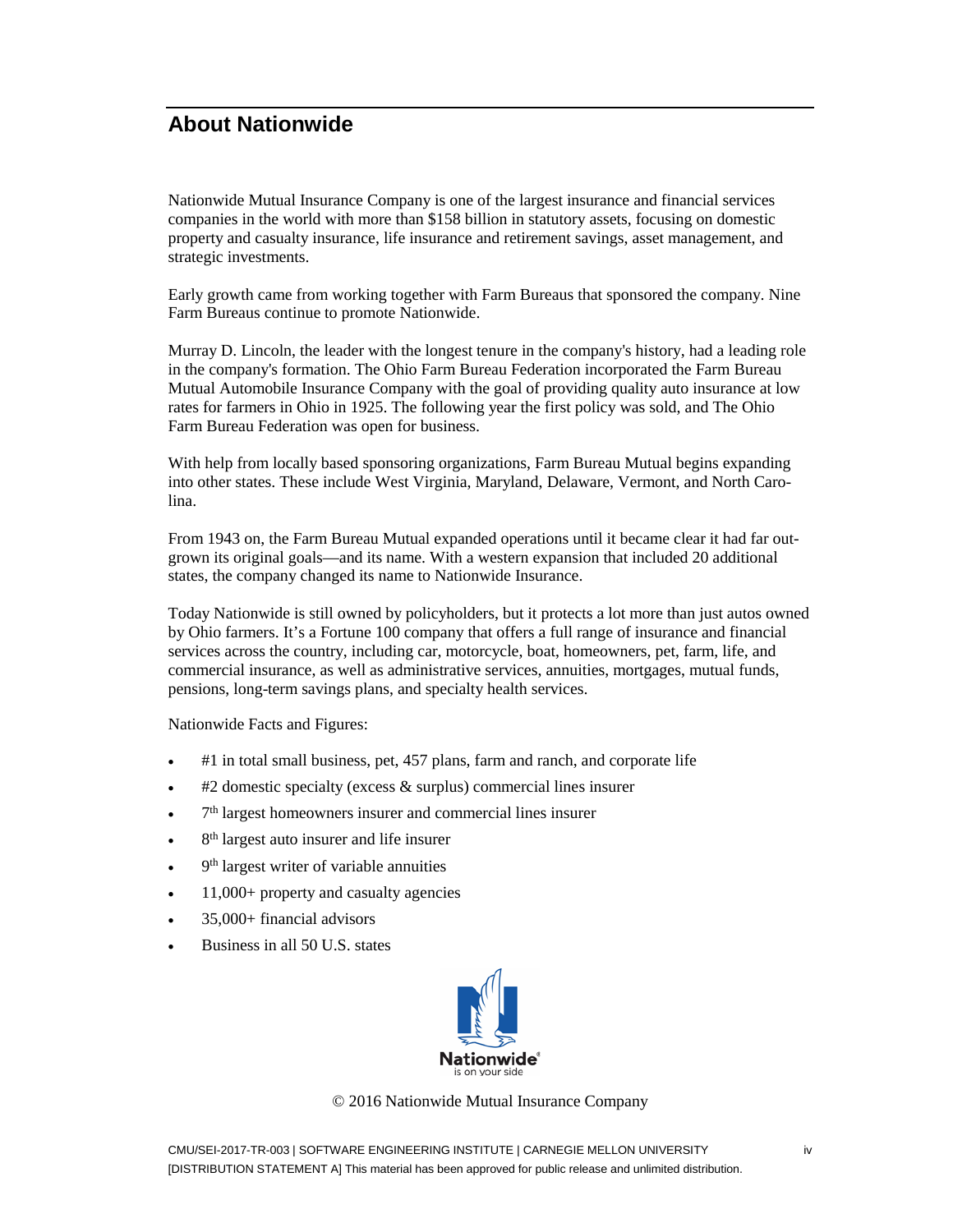## <span id="page-6-0"></span>**Information Technology at Nationwide**

Nationwide Information Technology (IT) is comprised of seven offices representing multiple business units, internal shared services and solutions, infrastructure, operations, and governance. Nationwide IT is a team of professionals who share a passion for applying innovation and technology to help Nationwide deliver an *On Your Side* experience to every customer, every day.

<span id="page-6-2"></span>

| <b>Annual IT Spend</b>         | $$1+$ Billion                              |                  |  |
|--------------------------------|--------------------------------------------|------------------|--|
| <b>IT Workforce</b>            | 9,000+ (Associate and Contract Consultant) |                  |  |
| <b>Primary Operation Sites</b> | Columbus, OH                               | Des Moines, IA   |  |
|                                | Scottsdale, AZ                             | Harleysville, PA |  |

Nationwide's ability to deliver on our promise of protecting what matters most is enabled by information technology. Nationwide IT delivers solutions to Nationwide business units by embracing the Nationwide IT strategy, shown in [Figure 1.](#page-6-1)



## **NATIONWIDE IT STRATEGY**

Deliver the Right Work to enable Nationwide business success. Deliver the Right Way as a capable, competitive IT service provider. With an Engaged Workforce that is predominantly internally staffed.

Business leaders rely on IT for trusted advice and technology solutions that enable our business strategies.

Users love their IT solutions because we make it easier for them to do their jobs.

Business partners understand and are satisfied with the value realized from our IT investments.



With an Engaged Workforce

We embrace our IT Delivery Model and a culture of continuous improvement in order to be a competitive IT service provider.

We aggressively manage technology to lower risk and increase business agility.

We deploy leading-edge technology in selected areas to create competitive advantage.

We are a collaborative team that attracts and retains talented IT professionals. We are highly engaged and take pride in the solutions and services we provide. We are a learning organization that anticipates and adapts to changing business demands and technology trends.

<span id="page-6-1"></span>*Figure 1: Nationwide IT Strategy*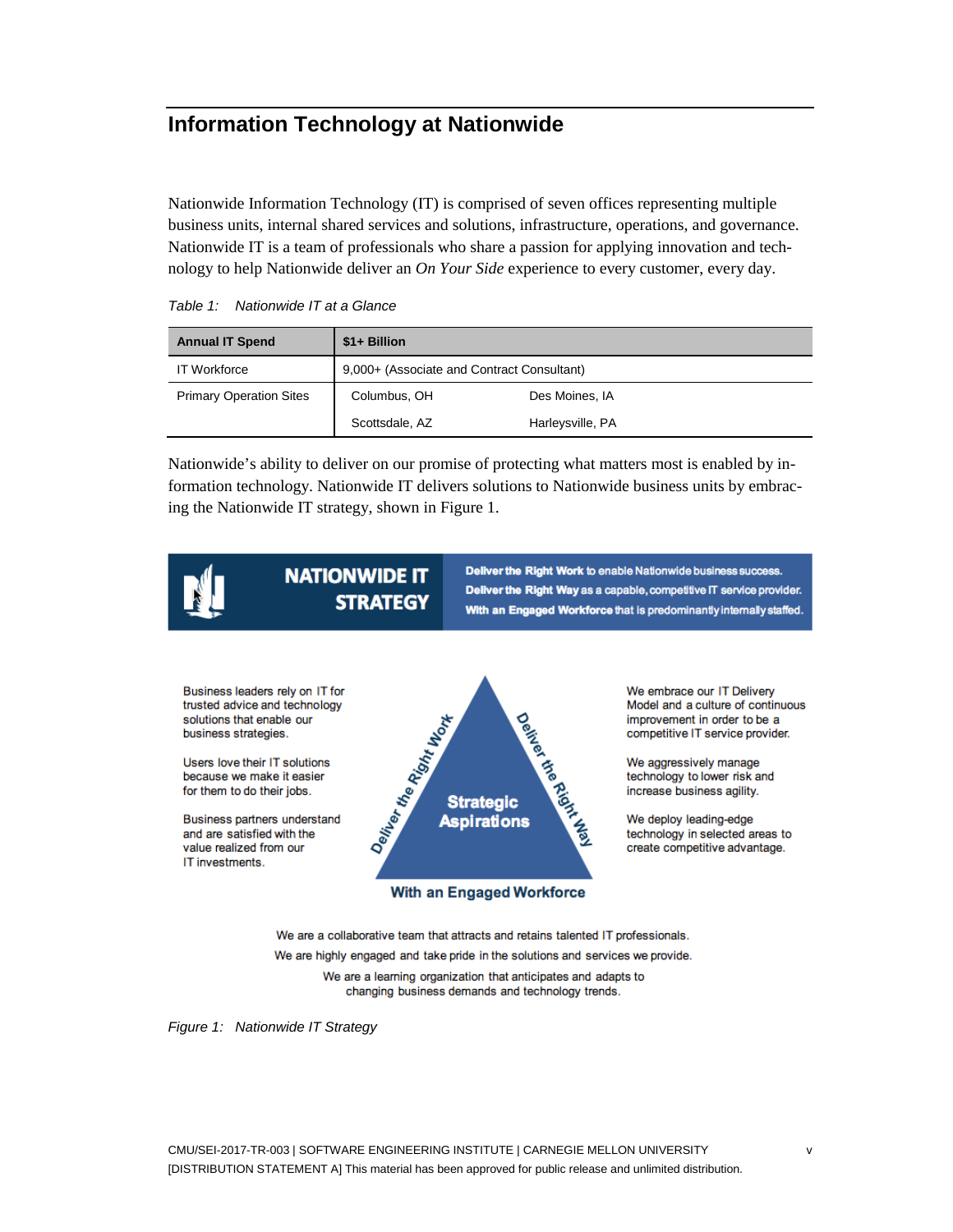## <span id="page-7-0"></span>**Abstract**

For nearly 10 years Nationwide IT has been on a software process improvement journey in pursuit of increased quality, productivity, and predictability. By deploying and scaling a blend of Agile and Lean concepts and a unique team model, as well as fostering a problem solving and learning culture, Nationwide IT has produced significant business outcomes and demonstrated increasing employee engagement. These achievements have positioned Nationwide IT to scale Agile to an enterprise level. In 2016 the Carnegie Mellon University Software Engineering Institute and IEEE recognized Nationwide IT with the Watts Humphrey Software Process Achievement Award. For more information on the SPA Award, visit [http://www.computer.org/portal/web/awards/technical.](http://www.computer.org/portal/web/awards/technical)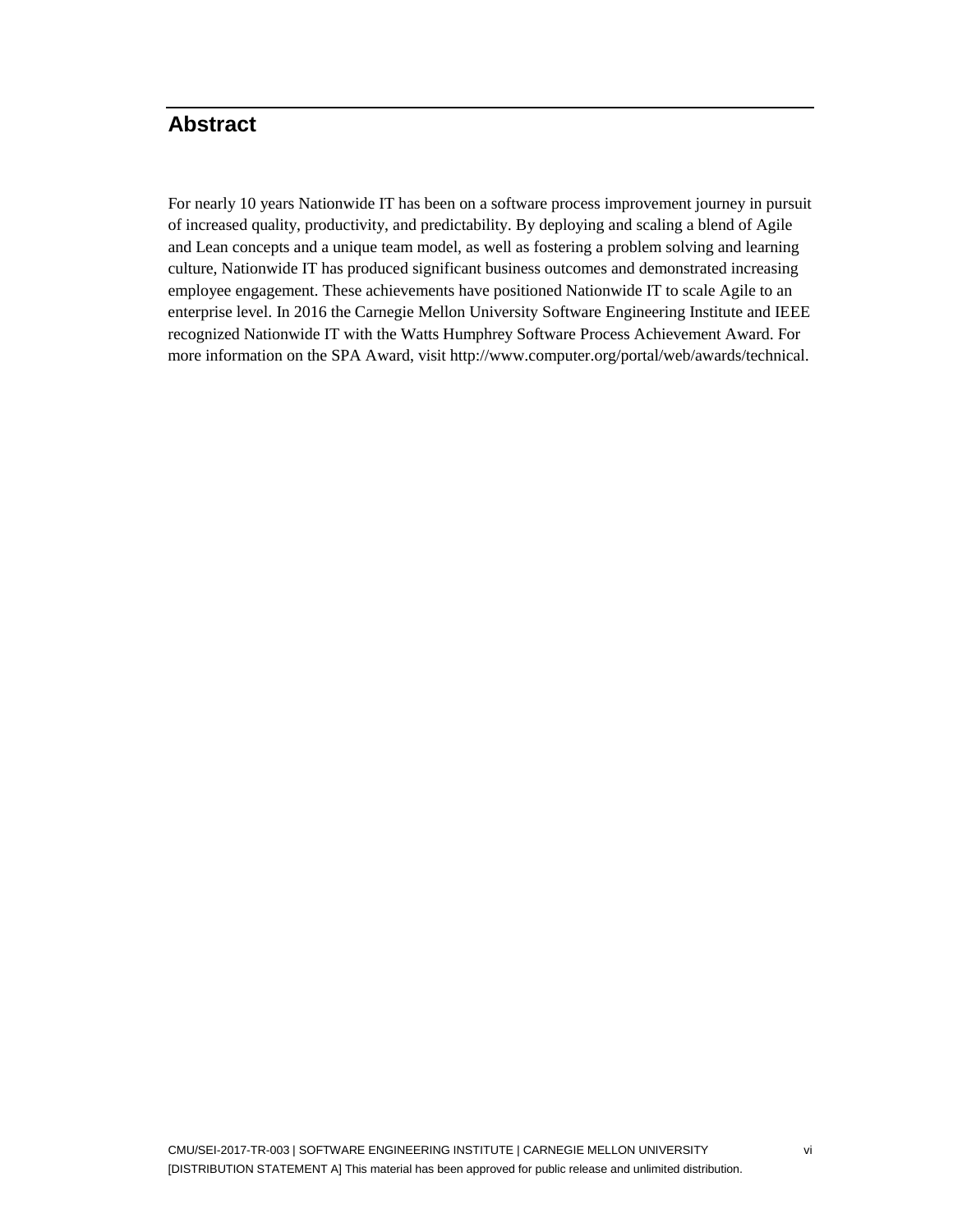## <span id="page-8-0"></span>**1 Business Imperatives**

#### <span id="page-8-1"></span>**1.1 Deliver the Right Work**

Deliver the right work means prioritizing and delivering projects, applications, and infrastructure to enable what is most important to Nationwide's business. In partnership with business, new projects are evaluated for strategic alignment, business value, and our ability to deliver. By ensuring that we are working on the right things at the right time, we are better able to manage demand, and predict project success.

#### **Strategic Aspirations**

- Business leaders rely on IT for trusted advice and technology solutions that enable our business strategies.
- Users love their IT solutions because we make it easier for them to do their jobs.
- Business partners understand and are satisfied with the value realized from our IT investments.

#### <span id="page-8-2"></span>**1.2 Deliver the Right Way**

Deliver the right way means standardizing and driving efficiencies by maturing roles, processes and tools and by sharing common services and resources across Nationwide IT. This is about making sure we are a competitive IT operation. A key focus area is creating IT capability that continuously matures to get better, faster, and cheaper at providing quality technology solutions to Nationwide.

#### **Strategic Aspirations**

- We embrace our IT Delivery Model and a culture of continuous improvement in order to be a competitive IT service provider.
- We aggressively manage technology to reduce risk and increase business agility.
- <span id="page-8-3"></span>We deploy leading-edge technology in selected areas to create competitive advantage.

#### **1.3 Deliver with an Engaged Workforce**

Nationwide IT achieves our strategy with an engaged workforce that is highly skilled, highly motivated, and acts in the best interests of our customers and the company at all times. Nationwide IT associates bring the knowledge, experience, and passion needed to deliver our IT strategy and ultimately the Nationwide strategy.

#### **Strategic Aspirations**

- We are a collaborative team that attracts and retains talented IT professionals.
- We are highly engaged and take pride in the solutions and services we provide.
- We are a learning organization that anticipates and adapts to changing business demands and technology trends.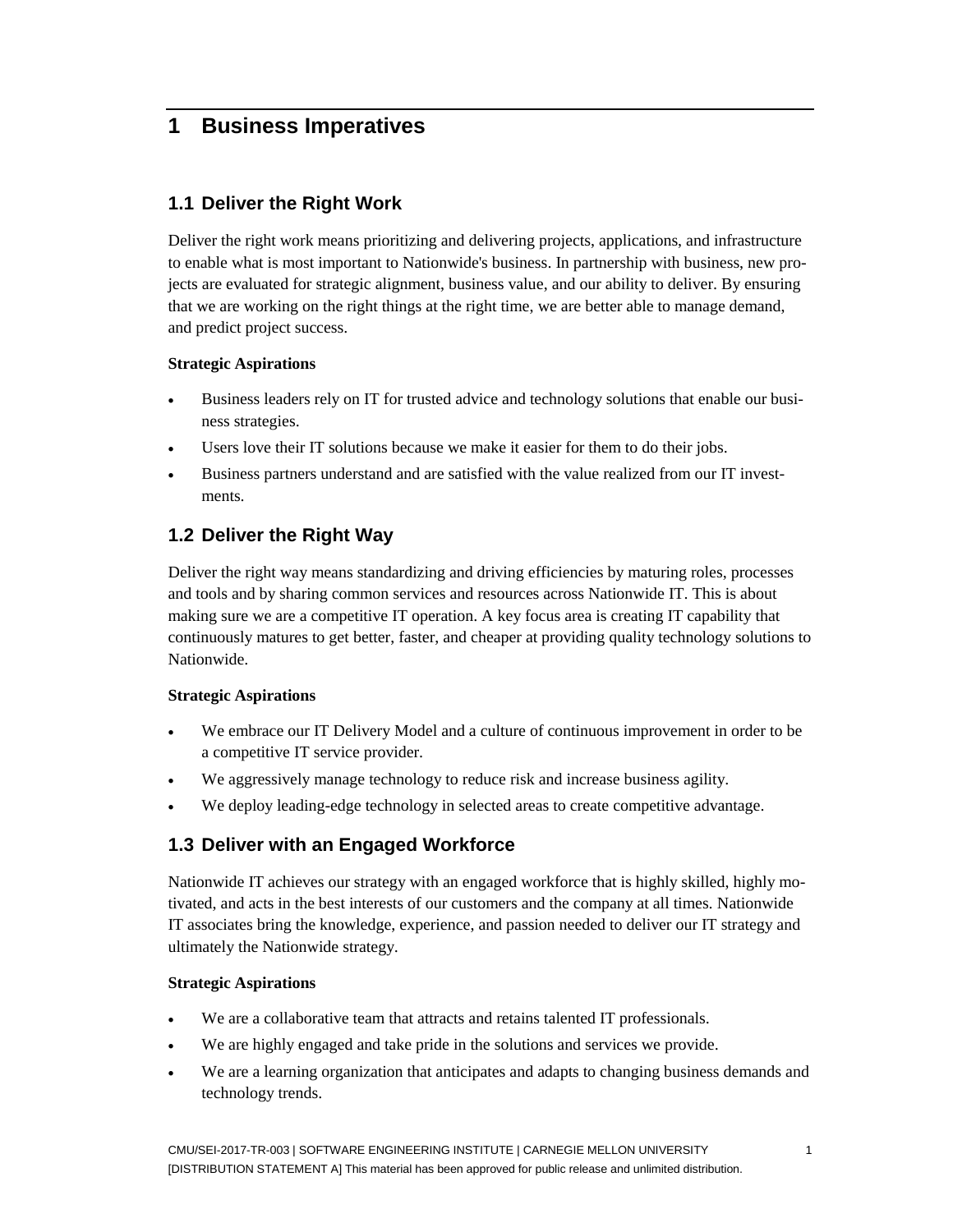## <span id="page-9-0"></span>**2 Challenges and Opportunities**

The Nationwide business consists of a variety of affiliated companies focusing on domestic property and casualty insurance, life insurance and retirement savings, asset management, and strategic investments. Prior to 2008 software development capability was organized in a largely federated model with disparate software development operations reporting into one of over 20 different business unit leaders.

In this model Nationwide benefited from deep business partner relationships and strong domain knowledge within IT. Software specialists developed breadth and depth in software systems within a business unit and truly became application experts.

#### <span id="page-9-1"></span>**2.1 Responding to Demand**

The diversity of Nationwide businesses and the industry environment create a complex portfolio of software build projects to deliver each year. While enterprise software build investment remained relatively steady year over year, individual business unit software build investment varies greatly depending on industry trends and Nationwide strategy.

Within software development the organizational boundaries and workforce structure did not provide the necessary flexibility to meet the year to year demand fluctuation within a business unit. Workforce inefficiencies and reliance on contract staff were not uncommon.

Establishing and maintaining high performing software teams and reaping the benefits of a continuous improvement culture was fleeting due to a "bring people to the work" approach to staffing. Software and project specialists were staffed to fill roles on a project by project basis—the concept of a team was only temporary nature.

#### <span id="page-9-2"></span>**2.2 Standards and Capabilities**

As software development and delivery in each business unit operated independently, the way work was performed likewise evolved independently. Project management, process management, and software engineering practices varied greatly from one business unit to the next. As a result, predictability, quality, and productivity were inconsistent across the enterprise portfolio.

New methods emerging in the industry were adopted on individual change curves. As Agile practices entered Nationwide, business units were taking divergent paths—optimizing within an area rather than optimizing the whole.

#### <span id="page-9-3"></span>**2.3 Information Technology Cost**

With the increasingly commoditized product market in the insurance industry, insurance providers compete largely on price. Like any other business, technology investment at Nationwide is a component of the cost of providing service to consumers. The operating model and capability levels, combined with an aging and complex application portfolio, put Nationwide IT in an unfavorable cost posture. Benchmarking activities would lead to the realization that the services provided by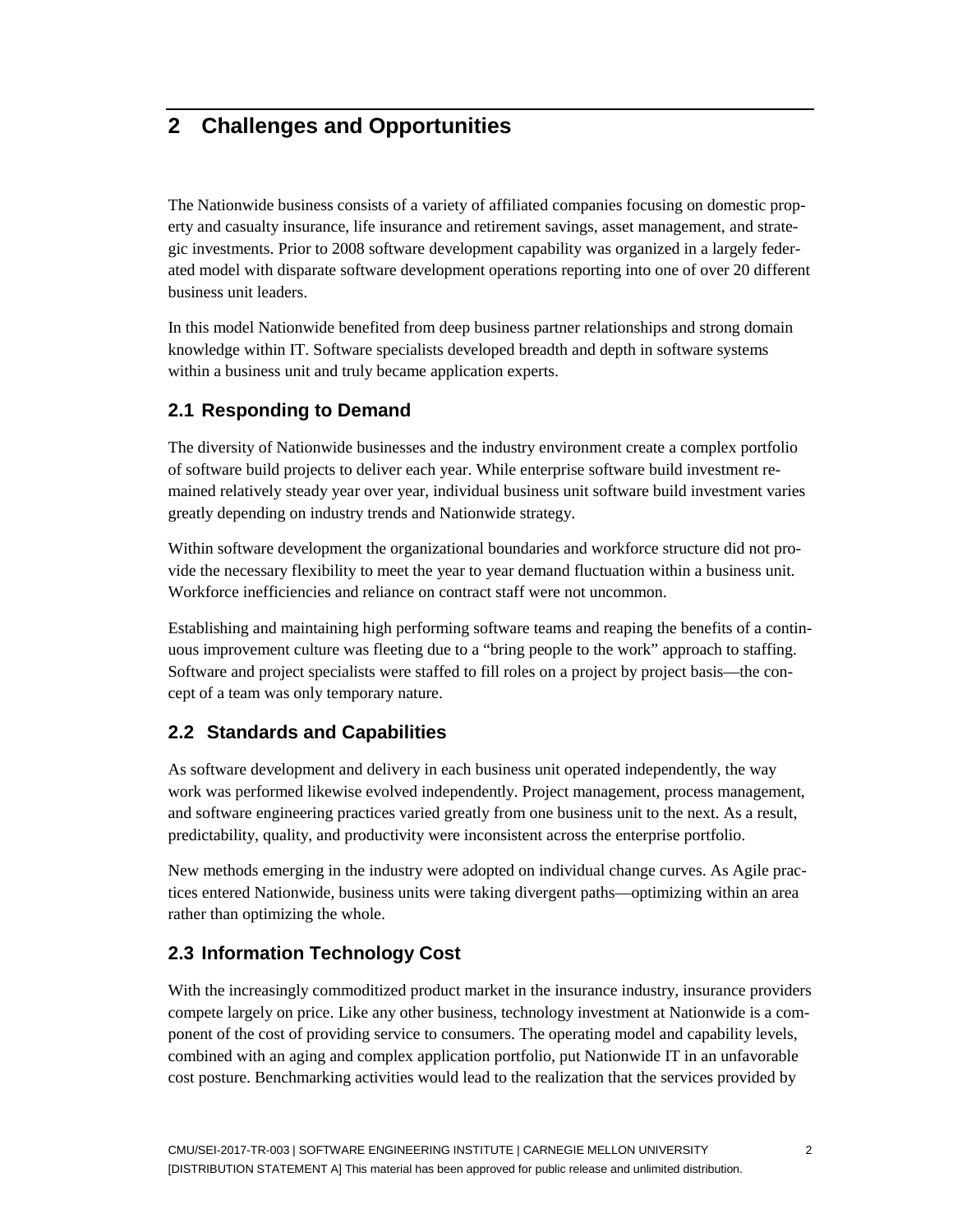Nationwide IT were more expensive relative to industry peers and service providers. To remain competitive Nationwide needed information technology to cost less.

### <span id="page-10-0"></span>**2.4 Centralized Services**

In 2008 all software development capabilities began operating under the office of the chief information officer (CIO) while continuing to serve each business unit. IT leaders wished to maintain the strong business relationships and subject matter expertise within the business units as well as drive enterprise efficiencies and standards. An internal service provider construct began to emerge within Nationwide IT.

With the goals of driving down expenses, increasing quality, and harnessing a more efficient model for building software, senior leaders began to lay ground work to build a standardized software development system within the IT delivery model that all business units could leverage for delivery.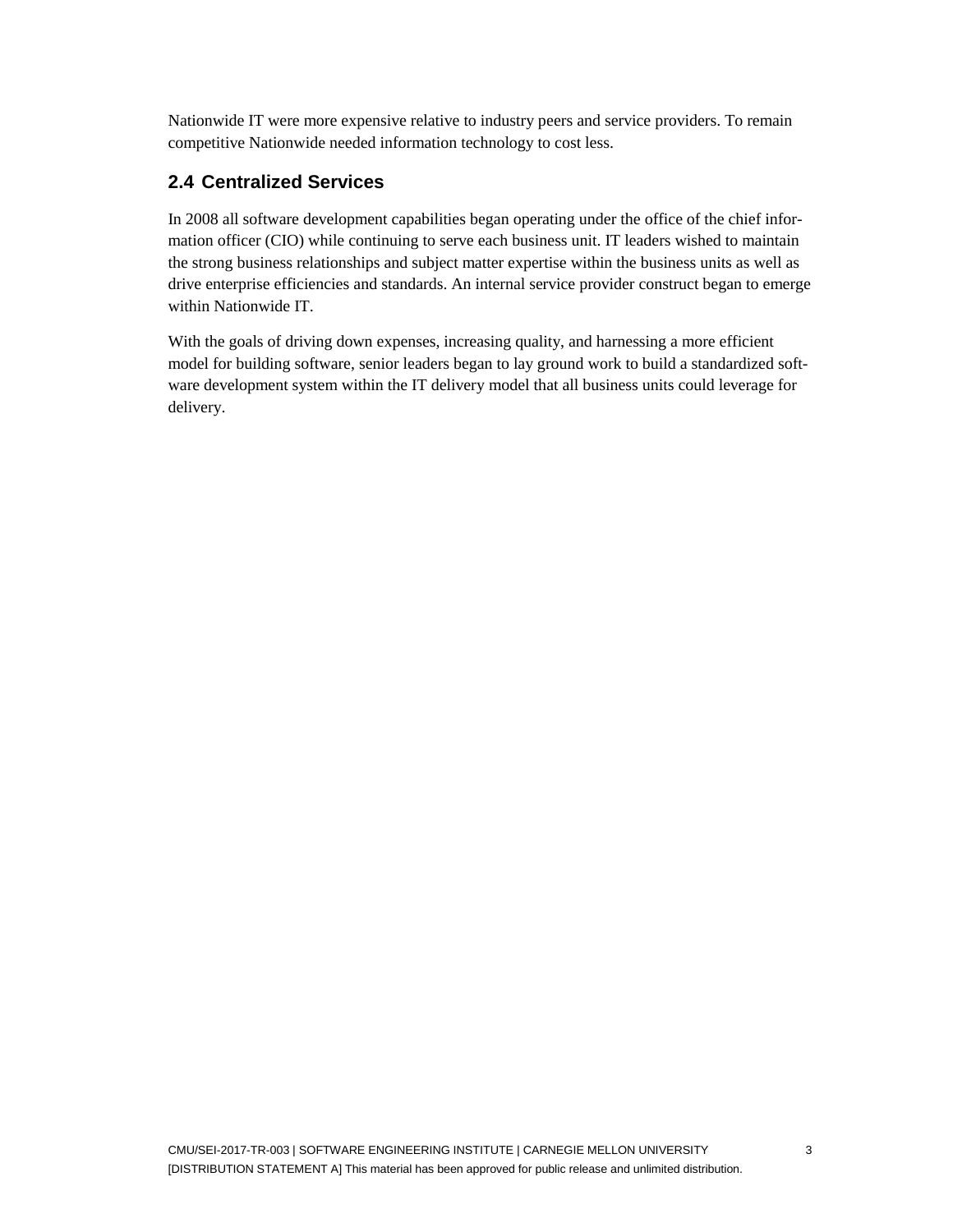## <span id="page-11-0"></span>**3 The Team Model**

In alignment with strategy, the success of Nationwide IT as a service provider depends on developing a primarily in-house IT capability. As a mutual company Nationwide has a bias for investing in talent located in the communities where we live and operate. To attract, grow, and retain talent and to increase the flexibility of staffing a unique organizational model and team structure was built around the concept of "standing teams."

#### <span id="page-11-1"></span>**3.1 The Standing Team**

The standing team concept has improved collaboration between project teams, other application teams, and our business partners. Mimicking common Scrum framework roles, a standing team is comprised of specialists in analysis, programming, and testing as well as a business product owner. Four competency leader positions are at the core of the standing team—ScrumMaster, Requirements Leader, Technical Leader, and Testing Leader. This core remains together as new projects are brought to the standing team, rather than building teams around projects. This model allows us to build teamwork, reinforce best practices and eliminate the waste associated with startup and tear-down that is typically incurred in traditional projects.

Self-organization and team-empowerment are encouraged in the standing team model. Reporting relationships do not exist within the standing team and reporting managers do not direct the dayto-day work. Both full time employees and contract employees may be matrixed into the team from various IT areas to create a strong mix of technical, system, and method knowledge on the team. Team members learn each other's working styles and personalities—and begin to truly operate as a high-performing team. Poly-skilling across team roles is encouraged on teams, so any willing team member may contribute to any aspect of the work for the good of the team.

A strong bias exists for standing teams to be assigned work that allows for singular focus and shared goals to avoid context switching and churn. This allows every member of the team to have a common understanding of what success means for their team and what they need to do to enable that success. Work brought to the team is a "whole team" effort where all people on the team are needed and they contribute any way they can to reach a common goal. The standing team is accountable for the delivery of work rather than individuals.

#### <span id="page-11-2"></span>**3.2 Practitioners as Coaches**

The standing team model puts elevated expectations on those staffed in the four competency leader positions to drive capability and delivery. Competency leader roles are staffed with a focus on technical expertise and practice excellence over system or business expertise.

Each competency leader thus also has a role as a coach responsible for delivery of the work as well as leading the team to deliver work the right way. In their coaching role, the competency leader serves as the leader of their associated domain within the team, the face of the domain outside the team, and as capability coach of the practices and mindset expected on the team.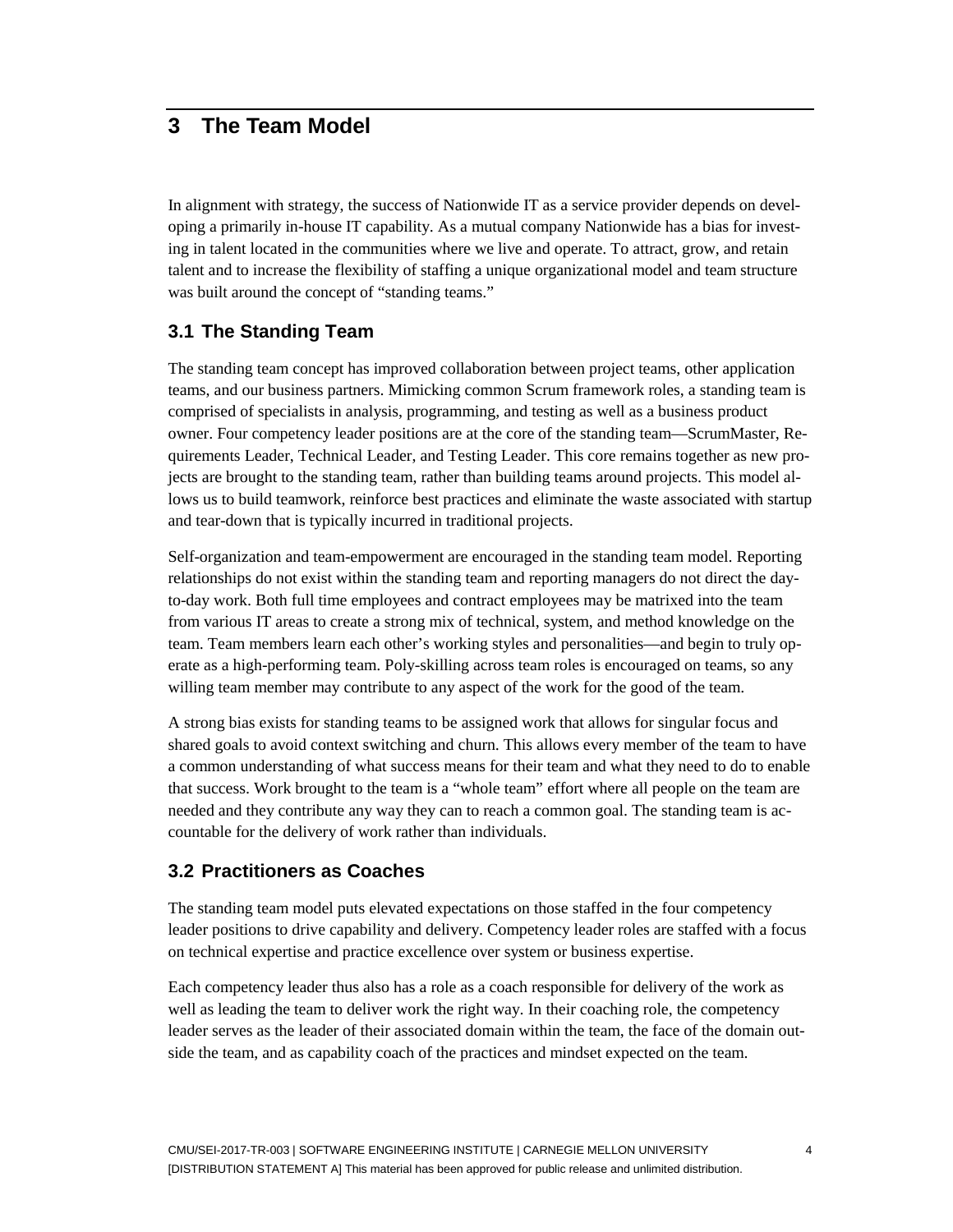## <span id="page-12-0"></span>**4 The Way We Work**

With a focus on the strategic initiative to deliver the right way, leaders aspired to rethink the design, develop, integrate, and testing phase (DDIT) of software development. Across Nationwide IT there were pockets of teams exploring emerging trends such as Agile methods, but there was little consistency in approach. To help shape the direction of a standardized software development system, leaders brought together early adopter teams to identify the methods and values that enabled success. These visionary teams defined the principal values that guide the way we work today, known as the "21 Tea Leaves."

#### <span id="page-12-1"></span>**4.1 21 Tea Leaves**

The 21 Tea Leaves, listed in [Table 2,](#page-12-3) introduced a radically different paradigm for software development than was the enterprise norm at the time. Borrowing elements from the mindset of Agile, Scrum management practices, extreme programming (XP) engineering practices, and Lean concepts, the 21 Tea Leaves model the behaviors we aspire to demonstrate on all standing teams.

| Whole Team                       | Simple and Evolutionary Design    | Sustainable Pace                               |  |
|----------------------------------|-----------------------------------|------------------------------------------------|--|
| Open Workspace                   | <b>Test Driven Development</b>    | Iterations                                     |  |
| Daily Stand-Up Meetings          | Refactoring                       | <b>Iteration Planning Meetings</b>             |  |
| <b>Big Visible Charts</b>        | Continuous Integration            | Show and Tells                                 |  |
| Retrospectives                   | <b>Automated Regression Tests</b> | <b>Frequent Releases</b>                       |  |
| <b>Customer Collaboration</b>    | <b>Technical Debt</b>             | Release Planning Meetings                      |  |
| <b>Collective Code Ownership</b> | Pair Programming                  | <b>Story Cards with Acceptance</b><br>Criteria |  |

<span id="page-12-3"></span>*Table 2: 21 Tea Leaves of Software Development*

#### <span id="page-12-2"></span>**4.2 Standard Work**

To build a standardized software development system scalable across business units the 21 Tea Leaves were integrated into a capability model for software development, shown in [Figure 2.](#page-13-1) Known as Standard Work, this collection of processes, guidelines, and templates serves to institutionalize the 21 Tea Leaves by leveraging the Capability Maturity Model Integration (CMMI) for Development framework. Standing teams leverage Standard Work to guide delivery and improvement efforts in their day-to-day work.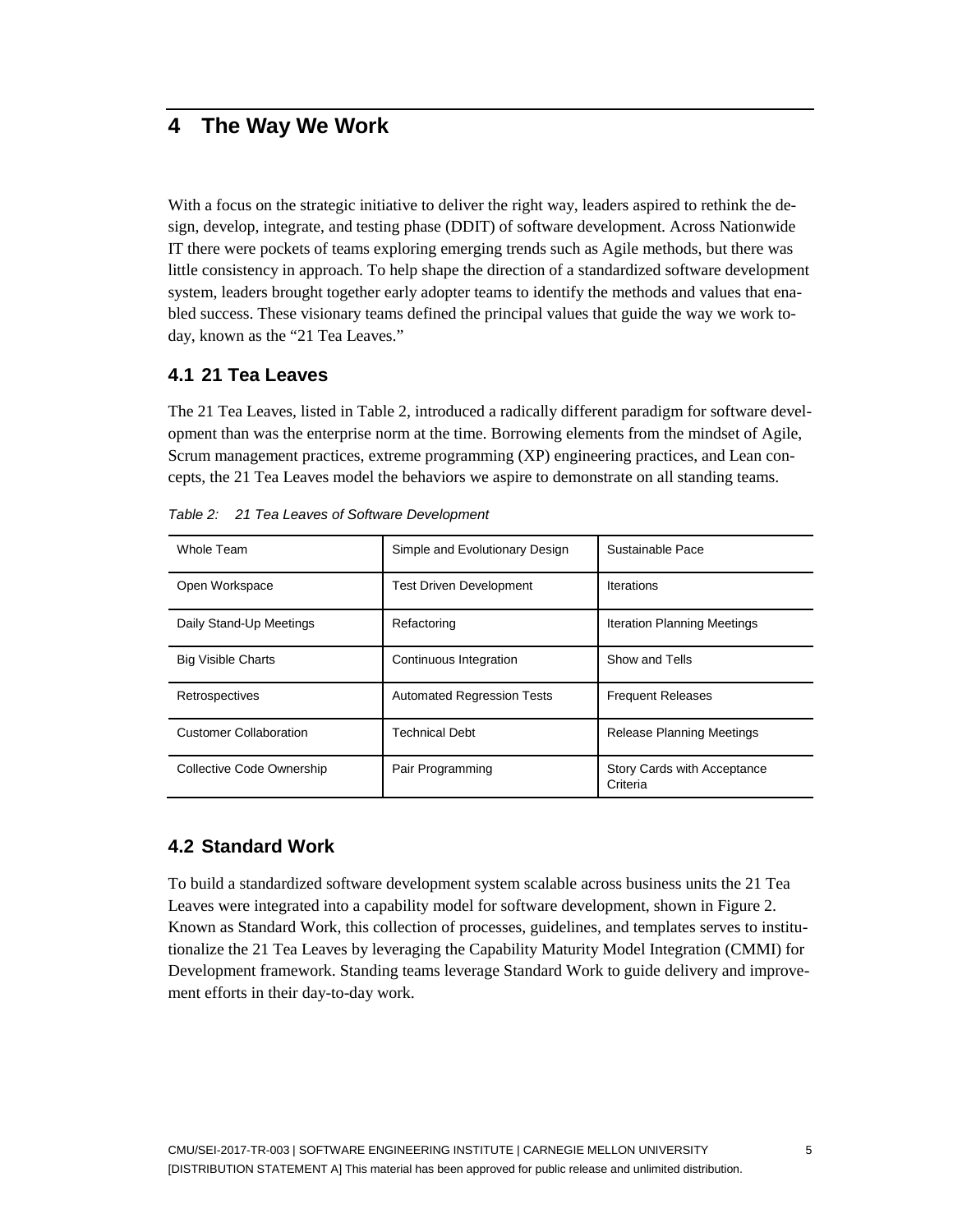

<span id="page-13-1"></span>*Figure 2: Software Development Capability Model*

To support standing teams in this capability model, a strong focus on servant leadership and lean management is expected in operations, people leadership, and delivery leadership. The behaviors expected from leaders is institutionalized through the concept of Leader Standard Work.

#### <span id="page-13-0"></span>**4.3 Continuous Improvement**

Continuous Improvement is a pillar of the Nationwide IT culture and is implemented through the A3 problem solving method at the team level. The A3 method supports solving problems, gaining consensus, and developing employees and enforces "plan do, check, adjust" thinking. Changes to Standard Work, environmental, operational improvements, and other employee ideas are funneled through the Continuous Improvement (CI) program and rolled out to the organization upon completion. CI teams meet weekly to review newly submitted items and share status updates on the progress of their problem-solving efforts. CI teams read out their recommendations to leadership and change champions for feedback and deployment on a regular cadence.

Notable CIs that have been widely adopted with measurable success include the implementation of Acceptance Test Driven Development (ATTD) and the addition of risk-based contingency funding in Risk Management practice.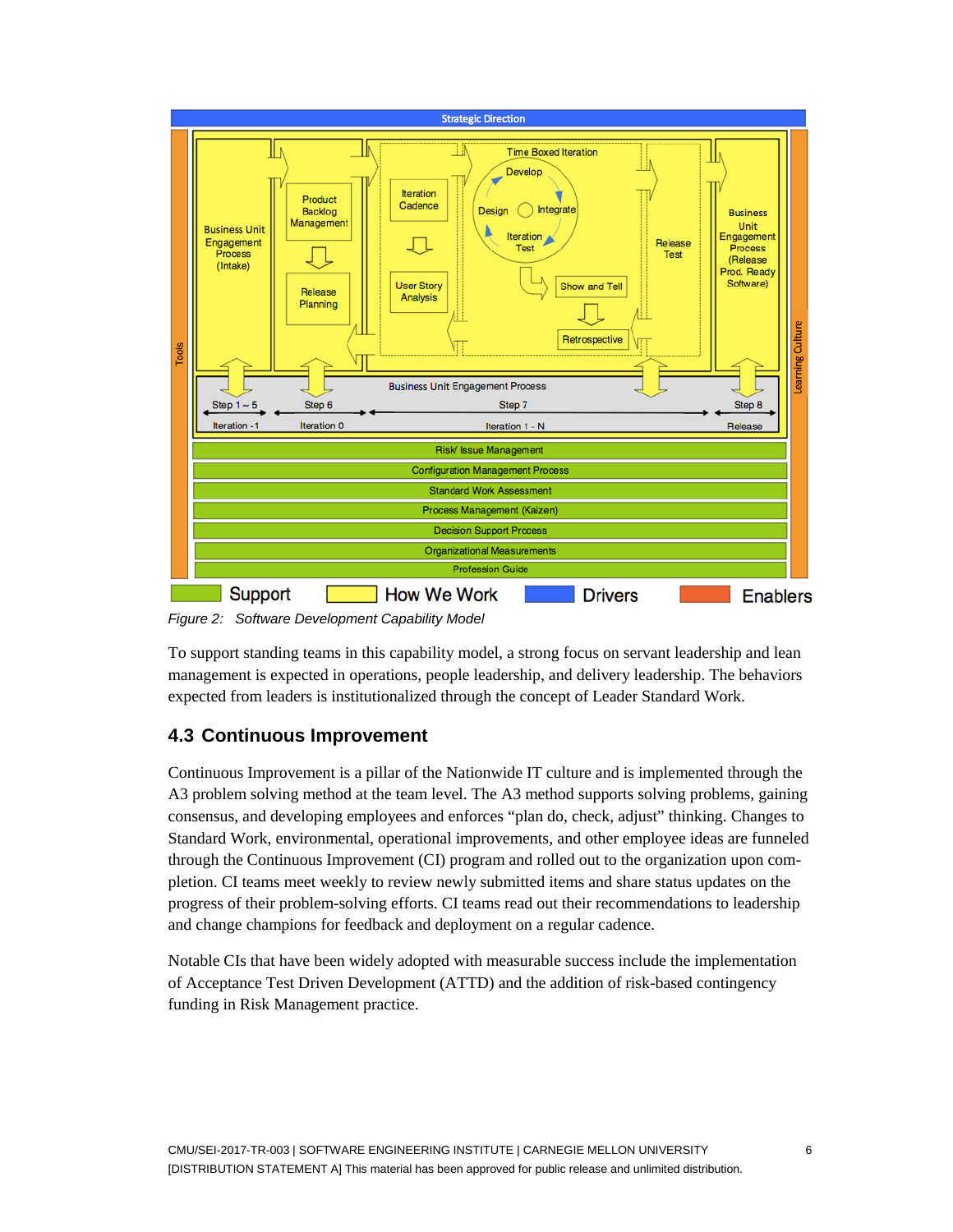## <span id="page-14-0"></span>**5 The Lean System**

Nationwide IT has implemented a variety of Lean concepts into the system—from the work environment to the way that leaders support the delivery. Integrating the work environment, the process, and the support system allows for a focus on value delivery, problem-solving, and employee engagement.

#### <span id="page-14-1"></span>**5.1 The Work Environment**

Standing teams rely on personal interactions and frequent and open communication to collaborate on work. The software development work environment supports these behaviors with ergonomically designed and open team spaces. Workstations include dual-screen monitors, moveable furniture components, and rolling whiteboards that teams can adjust depending on the needs of the team. Team members can choose their own seats and can easily move within the team space or to different team spaces based on who they are working with.

*We're more agile as a business and more responsive to our customers. Collaboration has become an expected part of our culture and is built into our office space and practices.*

> Steve Farley, Vice President, Software Development Services [Nationwide 2017]

Teams are encouraged to hold meetings and interact with business partners in the team space. Audio-visual equipment is available for each team space to allow for software demonstrations, feature reviews, and virtual conferencing without leaving the team space—reducing time and effort on people movement and facility reservations.

#### <span id="page-14-2"></span>**5.2 Big Visible Charts**

Standing teams use "big visible charts" in the team space to guide day-to-day work. A variety of low-tech colored indicators and workflow visuals are used in real time and on a regular cadence to visualize key performance indicators (KPI) that help the team deliver.

During each cycle the team collects and displays performance data for real-time decision making and input to regular retrospective sessions, as enumerated in [Table 3.](#page-15-1) In retrospectives, the team analyzes various measures for areas of strength or opportunity. Identified items are added to the team backlog and prioritized for problem solving in future cycles of work.

If the team believes an improvement can benefit others they are encouraged to submit the idea into the organizational CI program to be further refined and made available to other standing teams.

#### <span id="page-14-3"></span>**5.3 Real-Time Information**

Visual management using big visible charts has proven to be a powerful tool in Nationwide IT for both front-line workers as well as leadership. The goal of visual management is to create a picture of actual outcomes compared to expected outcomes in real-time to foster problem solving. While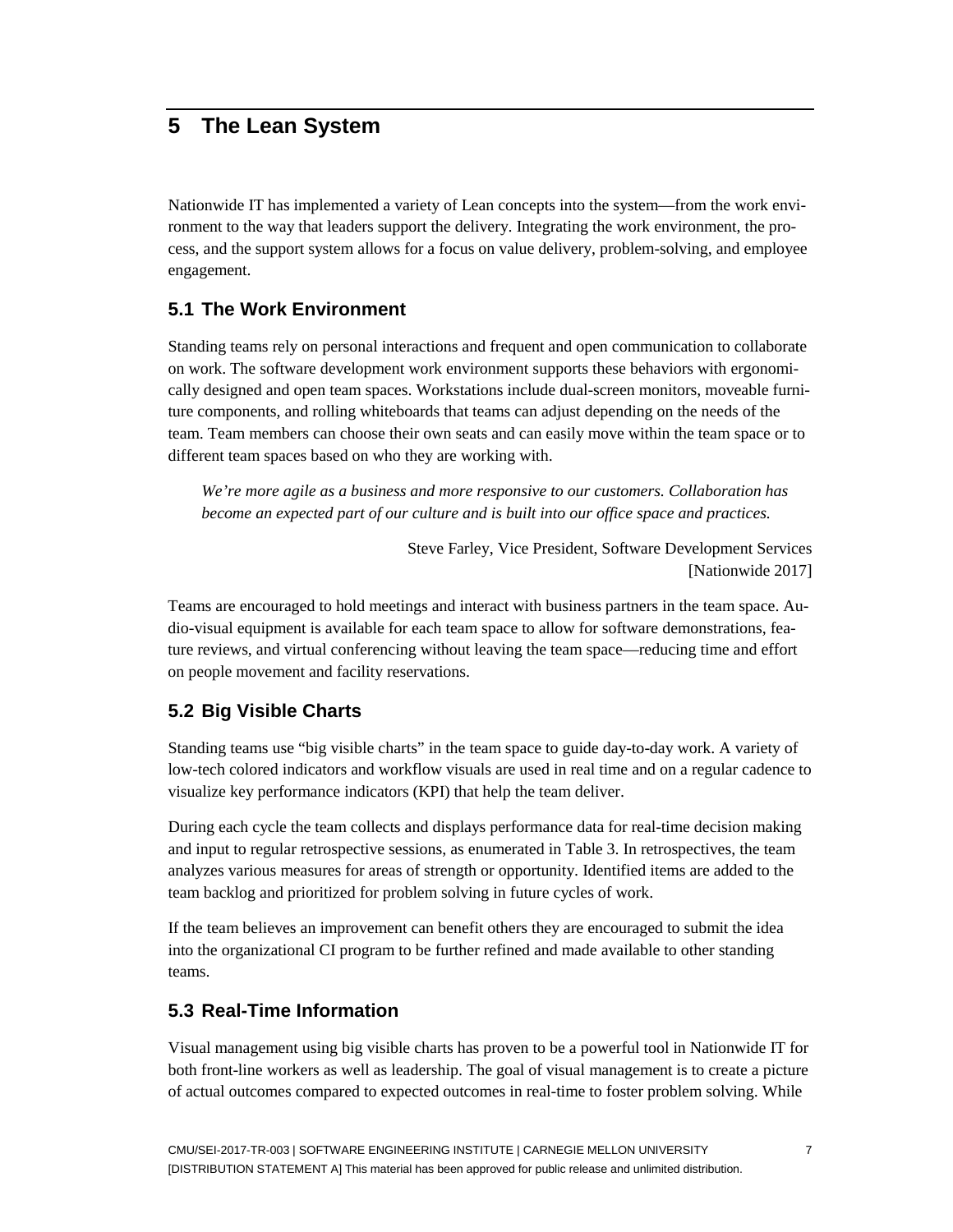both trailing or real-time information may be readily available in a system, spreadsheet, or report, the use of big visible charts makes the information apparent and unavoidable in the work environment leading to timely problem solving and ease of escalation.

| <b>Team Capacity</b> | Automated and Manual Test Scripts     |
|----------------------|---------------------------------------|
| Velocity (Points)    | <b>Continuous Integration Reports</b> |
| <b>Budget</b>        | <b>Code Coverage Reports</b>          |
| <b>Blockers</b>      | Lines of Code                         |
| Errors               | Risk and Issues                       |
| <b>Defects</b>       | <b>Team Staff Mix</b>                 |
| Hours of Effort      | <b>Team Role Ratios</b>               |

<span id="page-15-1"></span>*Table 3: Standing Team Measures*

Teams rely on their charts to communicate within the team and to the stakeholders they rely on for input and support. Visuals serve as a common language for teams and leaders to understand current state and know when support is needed simply by being in the environment.

*The culture we are trying to build is one of transparency, collaboration, and problem solving, rather than hiding issues or trying to look good at all costs. We are not perfect, of course, but we strive to continuously improve our system by reflecting and learning from mistakes. Visual management is critical to getting there, and it is an expression of our new way of thinking.*

> Guru Vasudeva, CIO, Program and Application Services [Lean 2017]

#### <span id="page-15-0"></span>**5.4 Leaders as Coaches**

Leaders at all levels of the organization follow Leader Standard Work and manage delivery operations using big visible charts. KPIs, blockers, risks, and other operational data flow from the frontline in aggregate through the visual management system. This flow of information is supported by a cadence of huddles involving frontline workers and leaders at each level. Support for issues at the frontline are easily escalated to the appropriate level for problem solving.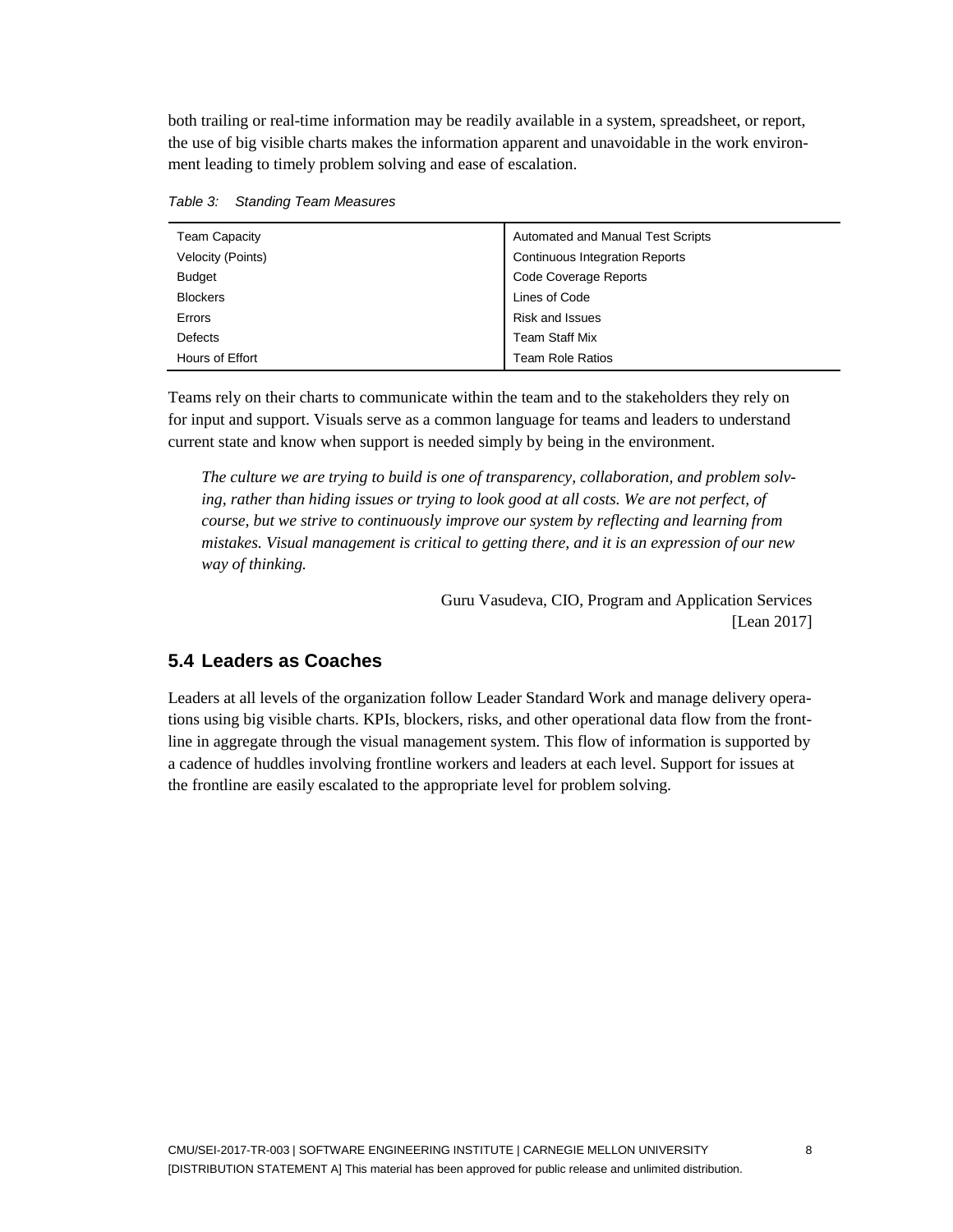

<span id="page-16-0"></span>*Figure 3: Real-Time Management*

In the system leaders are expected to demonstrate a "go and see" style of management. Leaders regularly go where the work is done to observe and identify coaching opportunities. Respect for people and developing others are key objectives for people leaders and delivery leaders in the system.

*Above all else, the job of a lean leader is to coach people.*

[Lean 2015]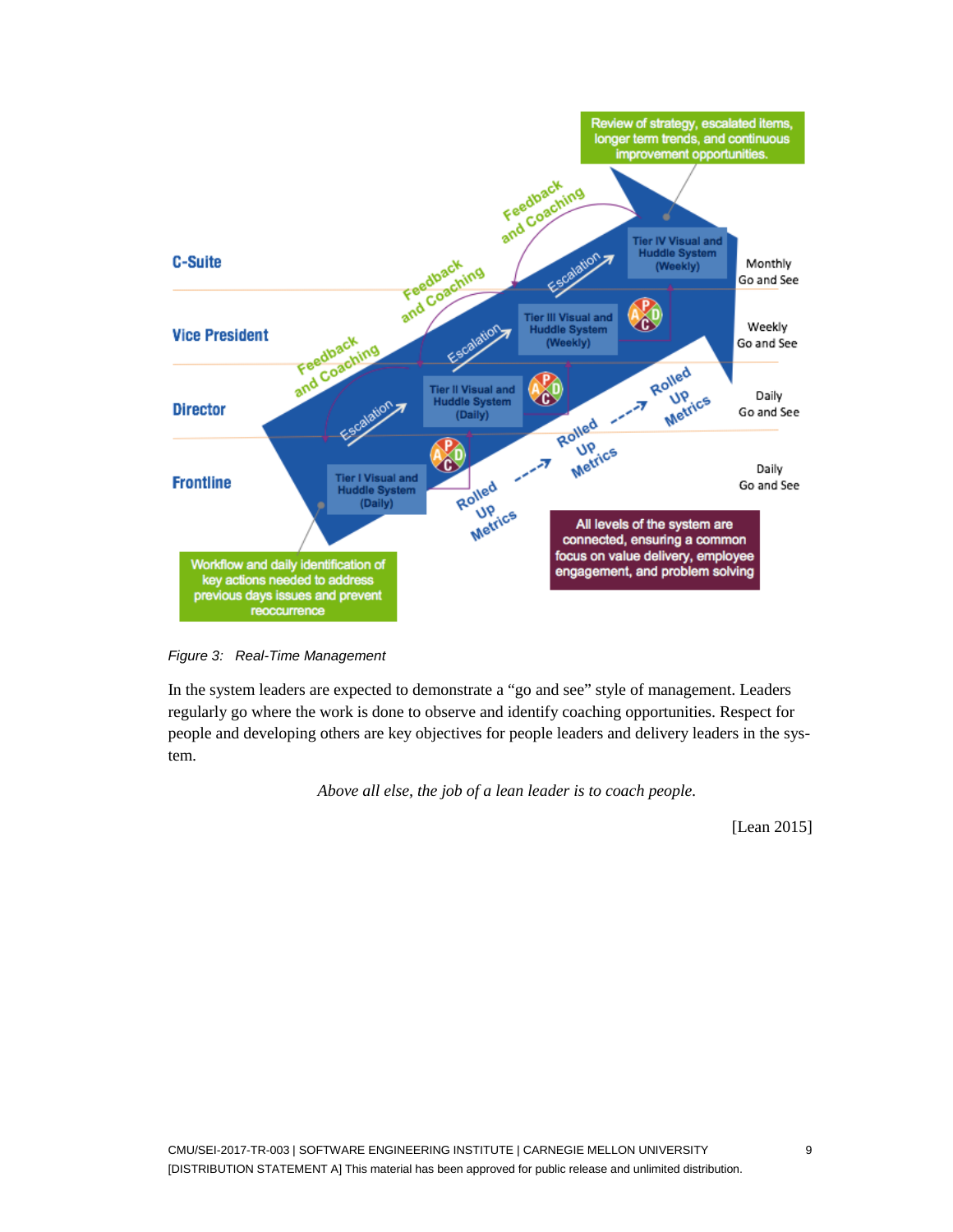## <span id="page-17-0"></span>**6 Developing Skill and Mindset**

In alignment with strategy, Nationwide IT engages our workforce in a culture of continuous learning to develop strong talent and to adapt in an ever-evolving technology and business landscape. A unique blend of coaching and training has been developed to foster learning opportunities.

#### <span id="page-17-1"></span>**6.1 A Learning Culture**

Nationwide IT strives to ensure every associate can on-board quickly and, more importantly, has opportunity to improve their skills throughout their career.

At the core of our learning culture is the 70-20-10 adult learning model. The 70 percent of learning occurs in the work through practices such as peer review and pair programing. An additional 20 percent comes from coaching provided by the embedded practitioner coaches. The final 10 percent of the model is our ability to deliver training using an approach that is targeted at new talent or customized to the specific needs of the project. Nationwide IT has invested heavily in customized training covering culture, work management, and software engineering across the competencies of the standing team model, as described in [Table 4.](#page-17-3)

| <b>Culture</b>                      | <b>Management Practices</b>   | <b>Engineering Practices</b>                |  |
|-------------------------------------|-------------------------------|---------------------------------------------|--|
| Agile Mindset                       | Agile Hands-On Workshop       | Test-Driven Development and Unit<br>Testing |  |
| The Experience (cultural immersion) | Agile Story Writing Workshop  | Making Your Code Agile                      |  |
| <b>Standard Work Awareness</b>      | <b>Product Owner Workshop</b> | Ruby and Cucumber Workshop                  |  |
| Coaching Workshop                   | <b>Backlog Management</b>     | Gherkin Workshop                            |  |
| A3 Workshop                         | Nationwide Agile Practices    | Pair Programming Workshop                   |  |

<span id="page-17-3"></span>*Table 4: Software Development Foundational Training*

#### <span id="page-17-2"></span>**6.2 Career Development**

Nationwide IT depends on various talent pipelines including entry-level hires, experienced professionals, and contract consultants. As new individuals are deployed they are assigned an on-boarding checklist which outlines tasks and training items to complete specific to their role with timelines for expected completion. Existing employees are also assigned new items as training needs arise.

These techniques make sure that new and existing staff have the necessary skills to do their job, continuously improve on existing skills, and continue to gain new skills to keep pace with the technology marketplace. The integrated experiential learning, poly-skilling, coaching, and training has enabled Nationwide IT to scale subject-matter expertise and flex with changing needs.

The software development system enriches the career paths of employees by allowing both technical and non-technical roles greater mobility across technologies, business units, and standing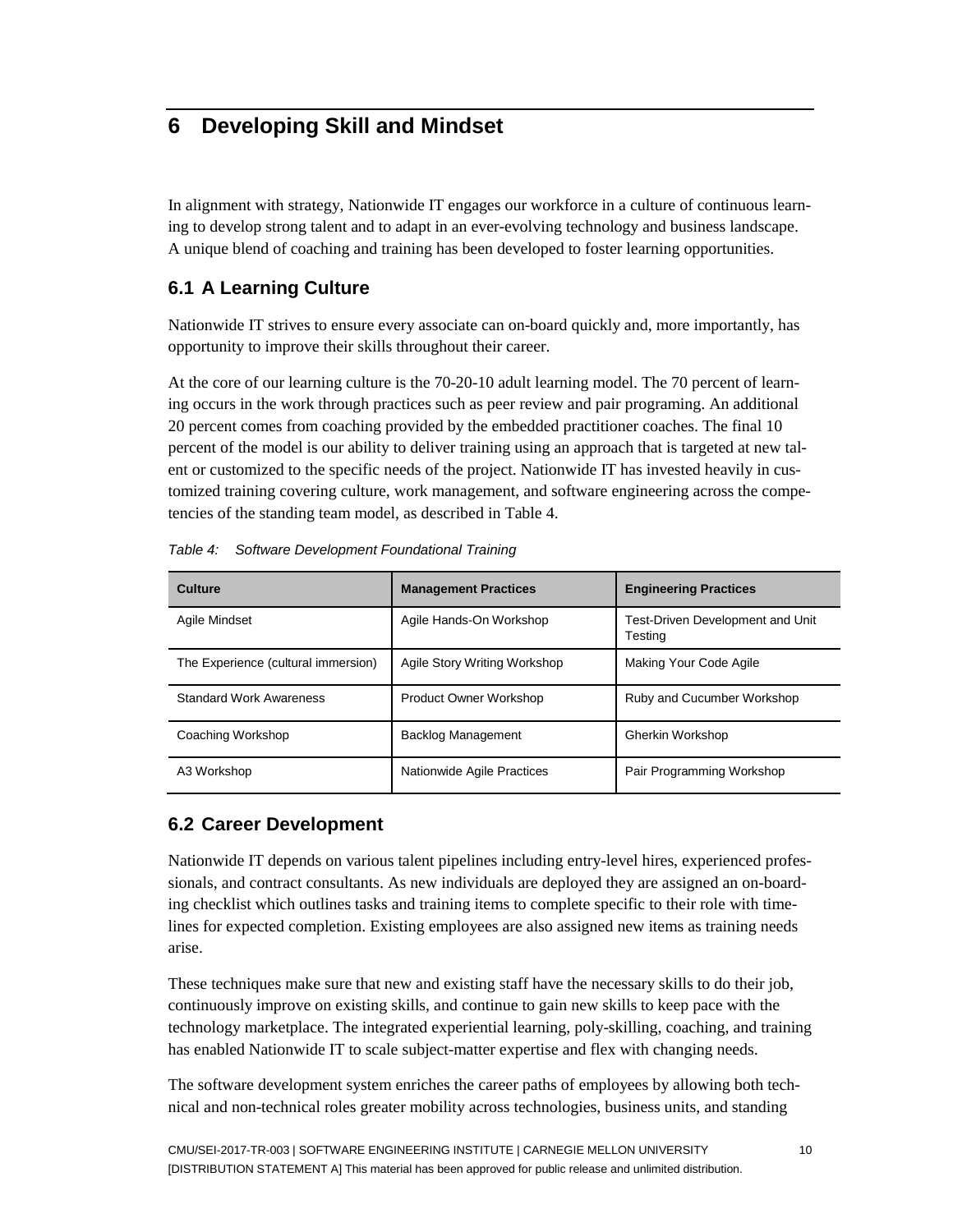teams. While system and business domain expertise remains critical to delivery, associates can also focus on building expertise in technology and methods as well. Defined paths through a craftsmanship program have been developed for engineers to transition from one technology to another—providing new opportunities for career growth and helping the Nationwide IT workforce transition from legacy technology.

### <span id="page-18-0"></span>**6.3 Peer-Based Learning**

A peer-based learning program known as "Teaching Thursdays" has emerged to enable just-intime specialized training. It serves as a key driver of the Nationwide IT learning culture. Teaching Thursdays offer IT associates the opportunity to share knowledge, improve their skills, and teach one another through a standard two hours of learning time on the first and third Thursday of each month.

Monthly, both practitioners and leaders participate in Teaching Thursdays to learn. Those with a passion for teaching develop and present on various topics relevant to Nationwide IT. All associates are welcome to participate in sessions, which are first come, first served. Learning topics are identified and led primarily by associates with support from leadership.

Learning materials and other content developed for Teaching Thursdays are stored in an enterprise repository for reuse. Select sessions are recorded live for later consumption.



<span id="page-18-2"></span>*Figure 4: Peer-Based Learning Growth* 

Started as an experiment in 2011, the program attracted just over 500 participants. As a completely voluntary activity for IT associates, the program grew to bolster more than 10,000 participants yearly by 2015. Recent performance indicators based on feedback from participants put learning effectiveness ratings near 90 percent for the program.

## <span id="page-18-1"></span>**6.4 Nationwide IT Technical Conference**

In 2010, Nationwide founded its own technical conference—a one-day event modeled after technology industry conferences tailored for Nationwide IT. "TechCon," as it is known today, provides a platform for sharing ideas and skills focusing on Application Development, Agile Methodology and Best Practices, DevOps, Analysis and Testing, Architecture, Project Management,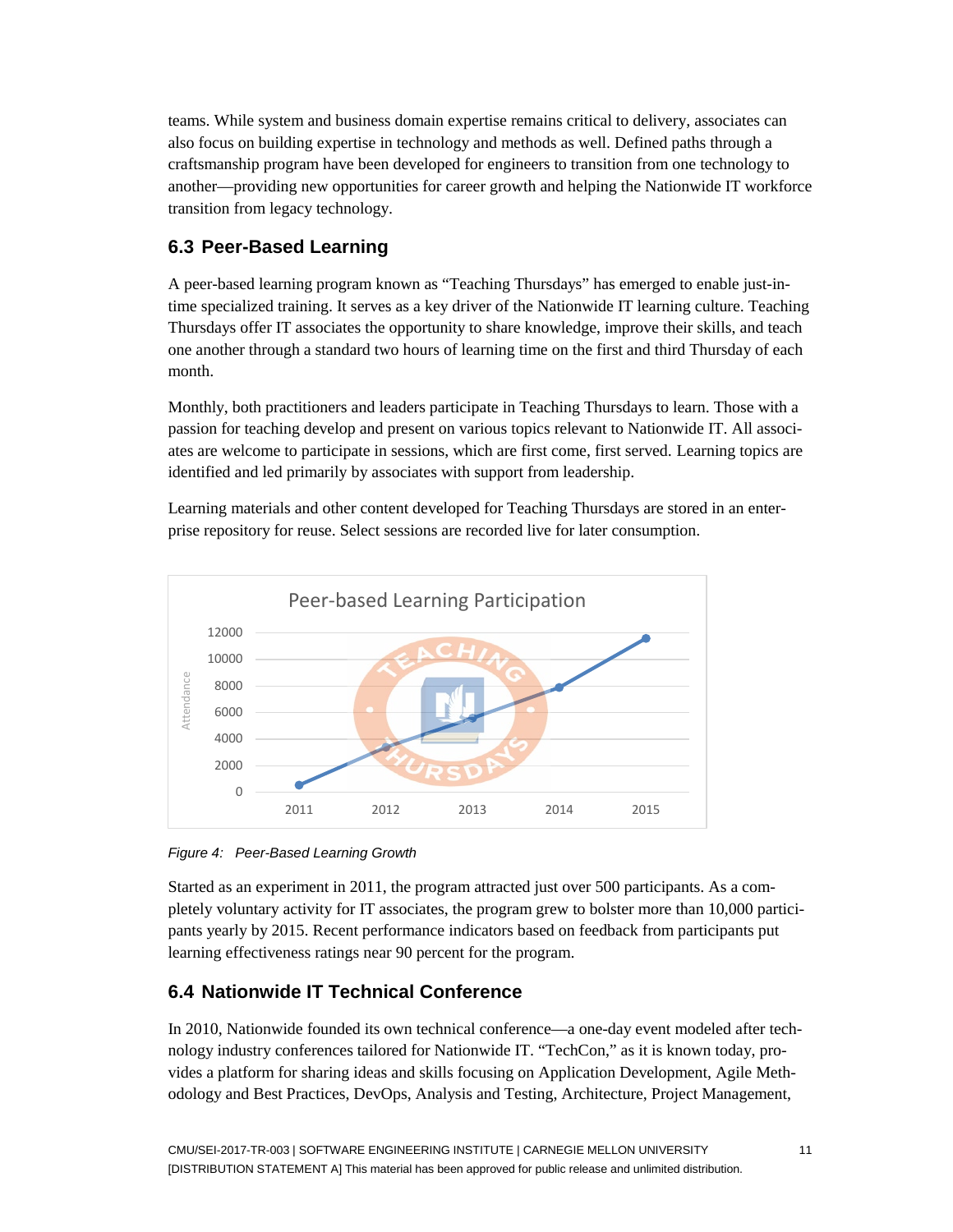and Leadership. IT leaders and frontline employees plan and host TechCon at the Greater Columbus Convention Center in Columbus, Ohio.

Industry thought leaders are hand selected each year as keynote speakers for TechCon in alignment with important themes and trends emerging within the enterprise. Nationwide IT practitioners, leaders, and strategic partners lead break out session topics.

The first TechCon focused mainly on application development topics with roughly 200 attendees. Today, TechCon has expanded across all Nationwide IT domains and is open to all employees and our contract consultants. Since 2015 Nationwide TechCon has hosted more than 1,500 attendees annually.



<span id="page-19-1"></span>*Figure 5: Technical Conference Growth* 

#### <span id="page-19-0"></span>**6.5 Industry Collaboration**

Nationwide IT culture includes a bias for learning and sharing our journey. This is demonstrated regularly both within the walls of Nationwide and throughout the industry. Yearly, leaders and practitioners commit to sharing experiences through speaking engagements with industry groups, universities, and at regional and national conferences.

One of the best ways we have learned to share is to immerse people in our work environment and show how we work. The integrated nature of the work environment, the process, and the support system provide a great opportunity for guests to "go and see" how the work is done. In the last two years alone we have opened our doors to more than 50 companies and other organizations to share and learn.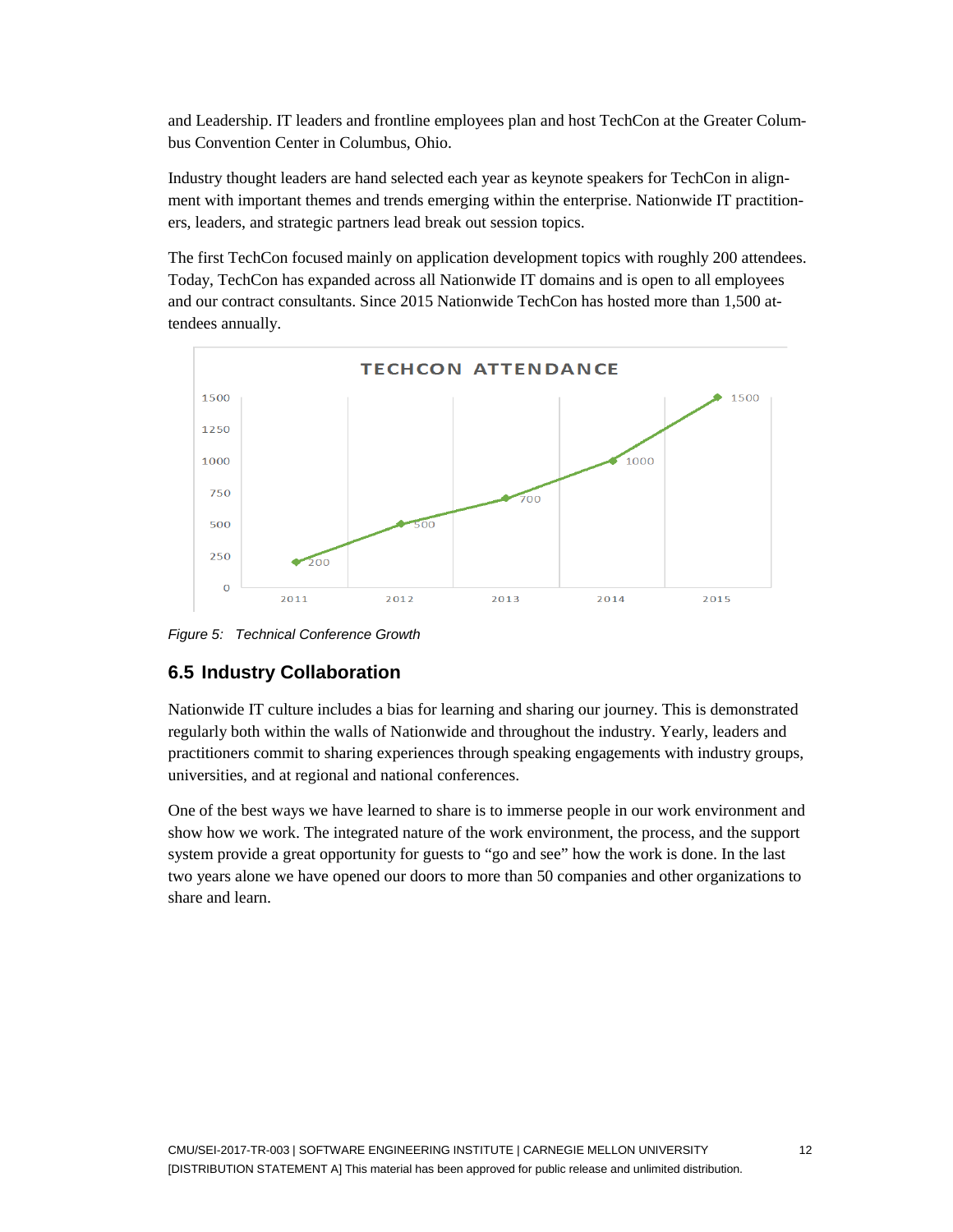## <span id="page-20-0"></span>**7 Evolution and Results**

Early success with the standardized software development system provided the catalyst to scale. In 2012 expansion reached a growth rate of over 25 percent of software build per year. By the close of 2015 this new way of working had spread to over 200 standing teams through a combination of departmental growth, transformational efforts, and natural adoption. At this number, software at Nationwide is delivered primarily through use of the standing team model, standard work, and the Lean system.

#### <span id="page-20-1"></span>**7.1 Growth and Adoption**

Starting as six standing teams in a Dublin, Ohio office location, the standardized software development system showed positive results in speed to delivery and increased customer satisfaction. As the system began to expand, standing teams were relocated to Nationwide's headquarters in downtown Columbus, Ohio.

In 2011 the system began expanding to Des Moines, Iowa—Nationwide's second largest office location. Two years later Scottsdale, Arizona became the third location for system expansion. In 2015 the system was introduced in Nationwide's Harleysville, Pennsylvania location.

2015 growth and adoption results:

- growth from 6 to 200 standing teams enterprise-wide
- Lean system deployed to 50 percent of software delivery
- visual management deployed to 75 percent of software delivery

#### <span id="page-20-2"></span>**7.2 Productivity**

Using the QSM SLIM-Metrics product suite Nationwide measures the productivity of the DDIT phase of software development compared to industry averages. Nationwide uses this tool to benchmark against industry reference trends from the QSM database of over 10,000 complete software projects.

Three inputs are used to measure DDIT:

- lines of code
- duration
- cost (hours)

Size-adjusted Productivity Index (PI) is calculated as the average deviation from the QSM Business Financial trends. A positive size-adjusted PI value reflects a higher-than-industry average. In [Figure 6](#page-21-1) below, zero (0.00) represents industry average and shows the positive productivity trend for Nationwide IT software releases. Eighty-two percent of Nationwide's standing teams perform in QSM's top two quartiles.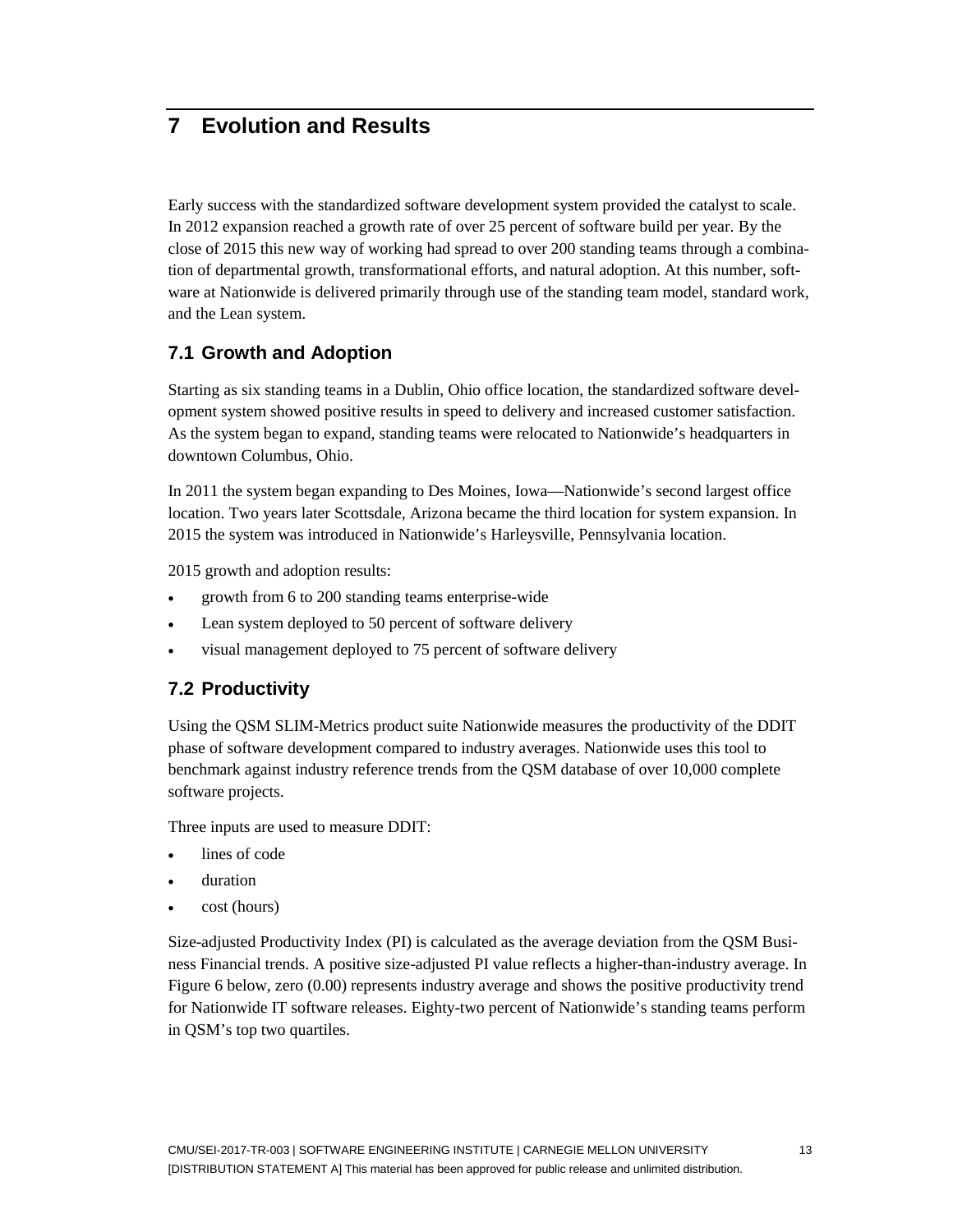

<span id="page-21-1"></span>*Figure 6: Delivery Productivity* 

In alignment with what Nationwide has learned with QSM SLIM-Metrics, Gartner Benchmarking engagements have further validated that the system performs favorably in terms of productivity and unit cost among industry peers as well as traditional software development methods used inside the company.

#### <span id="page-21-0"></span>**7.3 Predictability**

Nationwide began measuring predictability of standing team sprints by analyzing committed points per sprint by completed points per sprint. Over the last several years, standing team predictability has improved and stabilized—closing in on the +/- 20 percent of committed points being completed per iteration, shown in [Figure 7.](#page-21-2) The improved consistency of planning on two-week cycles has contributed to an increase of on-time delivery of projects from 60 percent to over 90 percent since 2009.



<span id="page-21-2"></span>*Figure 7: Delivery Predictability* 

CMU/SEI-2017-TR-003 | SOFTWARE ENGINEERING INSTITUTE | CARNEGIE MELLON UNIVERSITY 14 [DISTRIBUTION STATEMENT A] This material has been approved for public release and unlimited distribution.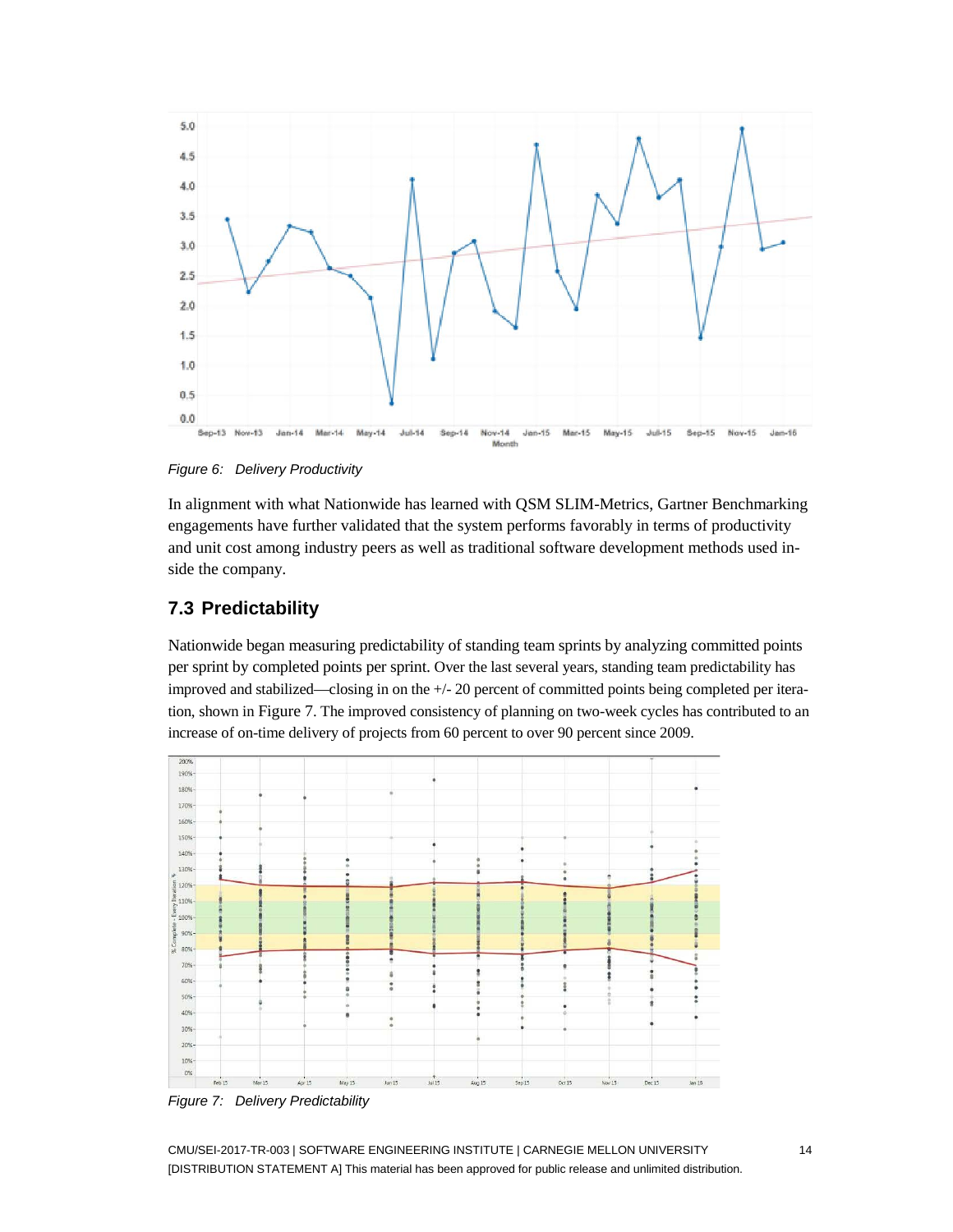#### <span id="page-22-0"></span>**7.4 Quality**

Focus on engineering practices such as pair programming, test-driven development, and test automation has led Nationwide IT to dramatic results in quality. At an enterprise level, engineering focus has had a significant impact to the overall quality of Nationwide's releases.

In a three-year period the enterprise experienced an 80 percent reduction in critical defects and an 86 percent reduction in high defects while Agile and Lean concepts expanded across development operations. Critical defect improvements can be seen below in [Figure 8.](#page-22-1)

An industry peer benchmarking engagement in the same period produced a defect injection rate of 10 defects per thousand function points (KFP) for the system. These results show performance well above traditional approaches in the company and position Nationwide IT favorably compared to the industry peer average of 160 defects per KFP. The defect rate of the system is well above the 25th percentile in industry—a level of performance our benchmarking partner describes as world class.



<span id="page-22-1"></span>*Figure 8: Critical Defect Reduction*



<span id="page-22-2"></span>*Figure 9: Weighted Defect Detection*

CMU/SEI-2017-TR-003 | SOFTWARE ENGINEERING INSTITUTE | CARNEGIE MELLON UNIVERSITY 15 [DISTRIBUTION STATEMENT A] This material has been approved for public release and unlimited distribution.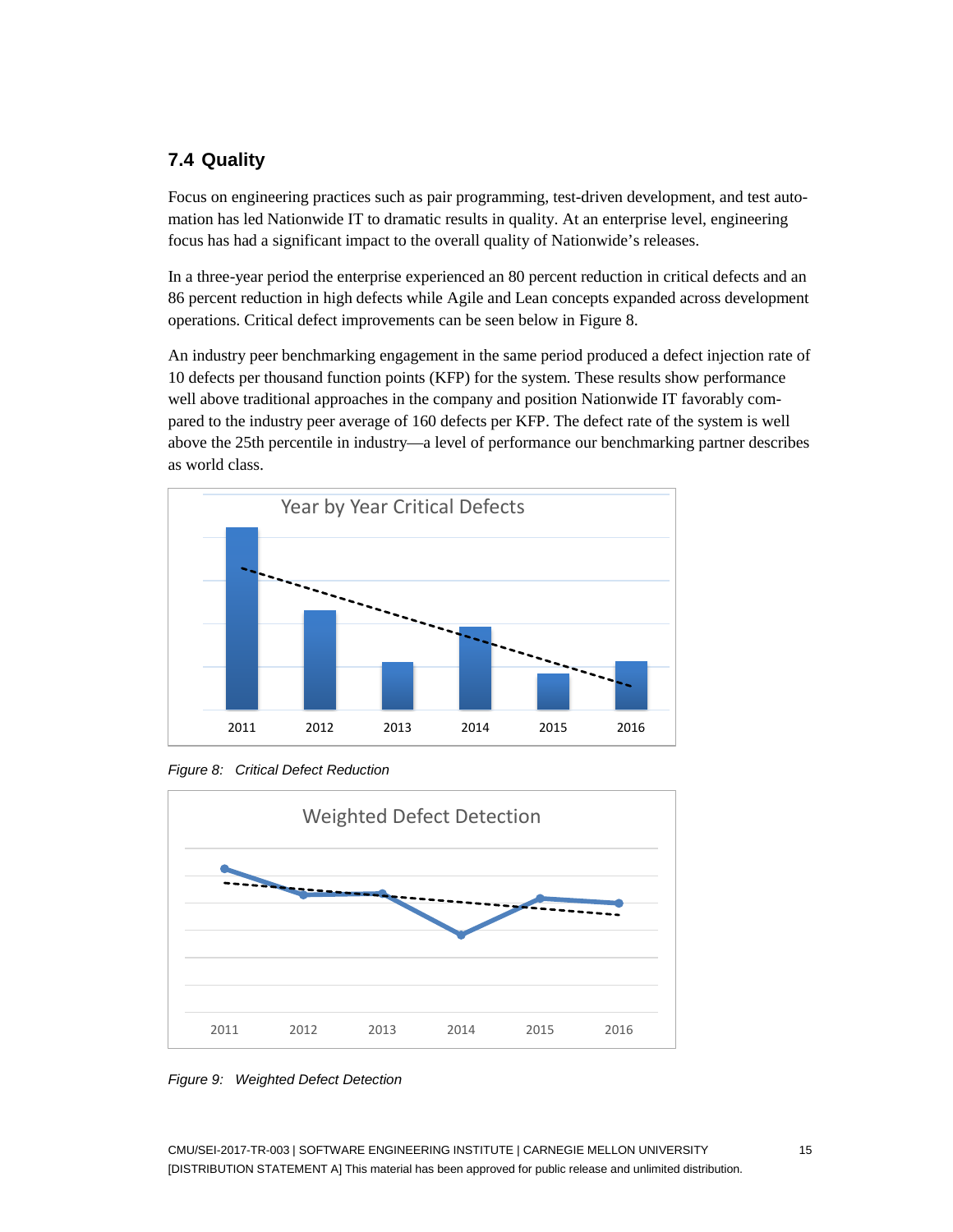### <span id="page-23-0"></span>**7.5 Benchmarking**

Nationwide IT seeks to evaluate performance against industry peer groups and appraise maturity based on industry standards. On a regular cadence the organization engages with a leading technology research and advisory partner for benchmarking services and with CMMI Lead Appraiser partners for appraisal services. Strategic recommendations, an industry performance profile, and areas of opportunities are funneled as priorities into the appropriate level of problem solving from executive level through frontline teams.

| Year | <b>Activity</b>                               | <b>Outcome</b>                                                                            |
|------|-----------------------------------------------|-------------------------------------------------------------------------------------------|
| 2010 | CMMI-DEV SCAMPI A: Maturity Level 3           | CMMI-DEV: Maturity Level 3 rating<br>Recommendations for improvement and high<br>maturity |
| 2011 | Industry Peer Benchmarking Engagement         | Performance profile in industry<br>Strategic recommendations                              |
| 2011 | <b>CMMI-DEV Maturity Level 3 Gap Analysis</b> | Recommendations for improvement and high<br>maturity                                      |
| 2012 | <b>CMMI-DEV Maturity Level 3 Gap Analysis</b> | Recommendations for improvement and high<br>maturity                                      |
| 2013 | CMMI-DEV SCAMPI A: Maturity Level 3           | CMMI-DEV: Maturity Level 3 rating<br>Recommendations for improvement and high<br>maturity |
| 2014 | Industry Peer Benchmarking Engagement         | Performance profile in industry<br>Strategic recommendations                              |
| 2014 | <b>CMMI-DEV Maturity Level 3 Gap Analysis</b> | Recommendations for improvement and high<br>maturity                                      |
| 2015 | <b>CMMI-DEV Maturity Level 3 Gap Analysis</b> | Recommendations for improvement and high<br>maturity                                      |

<span id="page-23-2"></span>*Table 5: Nationwide IT Benchmarking Activity*

#### <span id="page-23-1"></span>**7.6 Workplace and Engagement**

At Nationwide, an engaged associate is involved in, enthusiastic about, and committed to his or her work. Engagement is much more than an annual survey or creating an action plan. It's about our behaviors, daily interactions and work environment.

All associates play an important role in creating a great work environment where we're able to make a real impact for the good of our members, our communities, and each other.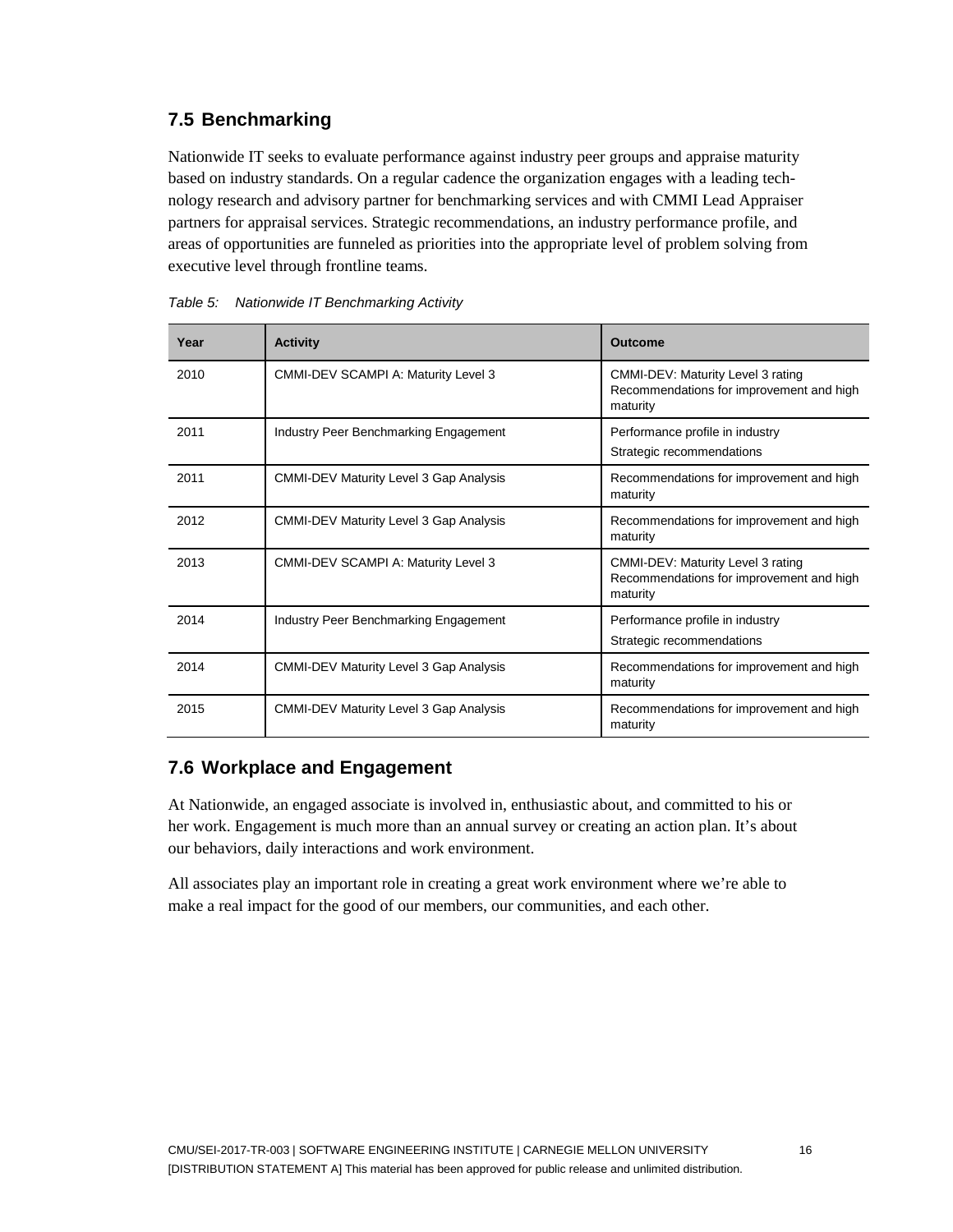*Successful organizations have people who feel like they belong to the mission and purpose of the organization. At Nationwide, there are many ways people feel like they belong, including working together to serve our members; contributing to our communities;… and supporting and collaborating with each other. Engagement is the culmination of that process. I don't view engagement as only a score.*

> Steve Rasmussen, Nationwide CEO [Gallup 2017a]

Nationwide leverages a performance management consulting partner to measure engagement focusing on basic needs, leader support, teamwork and growth.

During periods of significant transformation within Nationwide IT, the enterprise has demonstrated increasing levels of employee engagement, as shown in [Figure 10.](#page-24-0) The standardized software development system developed by Nationwide IT elevates value delivery, problem-solving, and employee engagement. Frontline workers are empowered within their team and in their ability to improve the system. A leadership focus on people development and support in problem-solving enables individual and team success.

| 3.89 | 4.04 | 4.23 4.29 4.34 4.40 4.41           |  |  |
|------|------|------------------------------------|--|--|
|      |      | 2009 2010 2011 2012 2013 2014 2015 |  |  |

<span id="page-24-0"></span>*Figure 10: Nationwide IT Engagement Scores*

Nationwide has received a variety of workplace and engagement awards in industry during the same period of change—highlighting Nationwide's focus on being a world class place to work for technology professionals and others.

<span id="page-24-1"></span>*Table 6: Industry Recognition - Workplace and Engagement* 

| Award                                                                                                                                                                                                                                 | Year |
|---------------------------------------------------------------------------------------------------------------------------------------------------------------------------------------------------------------------------------------|------|
| Gallup Inc. - Great Place to Work [Gallup 2017b]                                                                                                                                                                                      | 2012 |
| Gallup Inc. - Great Place to Work<br>Computerworld – Best Places to work in IT [Computerworld 2017]                                                                                                                                   | 2013 |
| Gallup Inc. - Great Place to Work<br>Computerworld - Best Places to work in IT                                                                                                                                                        | 2014 |
| Gallup Inc. - Great Place to Work<br>Computerworld - Best Places to work in IT<br>Fortune's 100 Best Companies to Work for® 2015 [Fortune 2015]                                                                                       | 2015 |
| Gallup Inc. - Great Place to Work<br>Computerworld – Best Places to work in IT<br>Fortune's 100 Best Companies to Work for® 2016 [Fortune 2016]<br>Great Place to Work® Institute – Great Place To Work – Certified 2016 [Great 2016] | 2016 |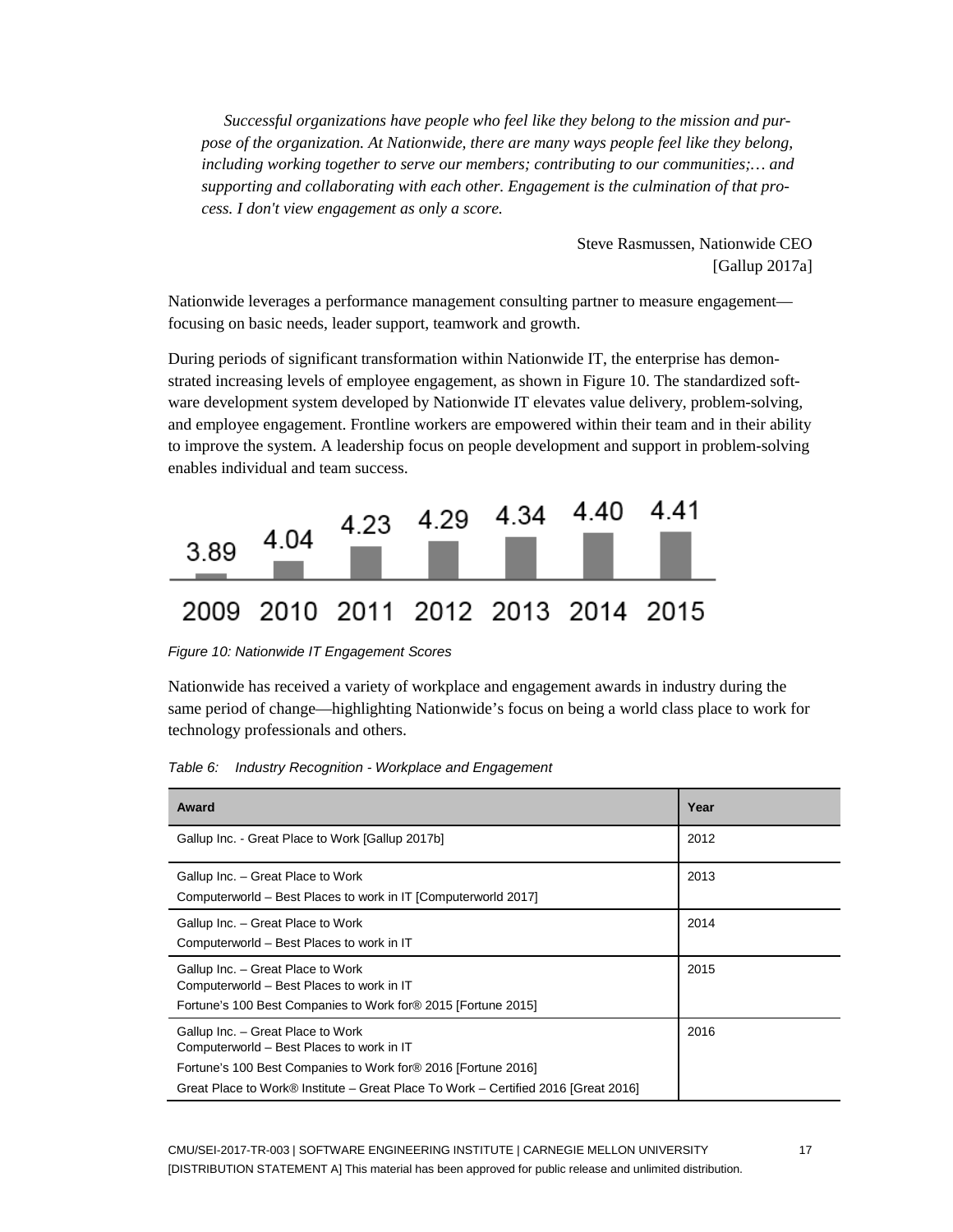#### <span id="page-25-0"></span>**7.7 A Vision for 2020**

As Nationwide's diverse portfolio of businesses continue to evolve, the Nationwide IT software improvement journey continues to align strategic initiatives to meet the needs of the business. At present numerous transformational efforts are underway in the enterprise. This work will modernize and simplify Nationwide's IT system portfolio through investment in package and as-a-service applications and revolutionize the IT delivery model by developing our workforce, building new capabilities, and optimizing how we deliver and operate. Many of the transformational initiatives are rooted in a commitment to build on the successes of the journey thus far.

Nationwide IT will continue to invest in developing skills and mindset in our workforce by actively planning for future needs, attracting and retaining talent, and preparing employees for emerging technology and methods.

The standardized software development system will be scaled to an enterprise level. All software will be delivered using the unique blend of Agile and Lean concepts and the standing team model. A new enterprise methodology will institutionalize Standard Work and provide a foundation to further develop capabilities in areas such as test automation and continuous delivery.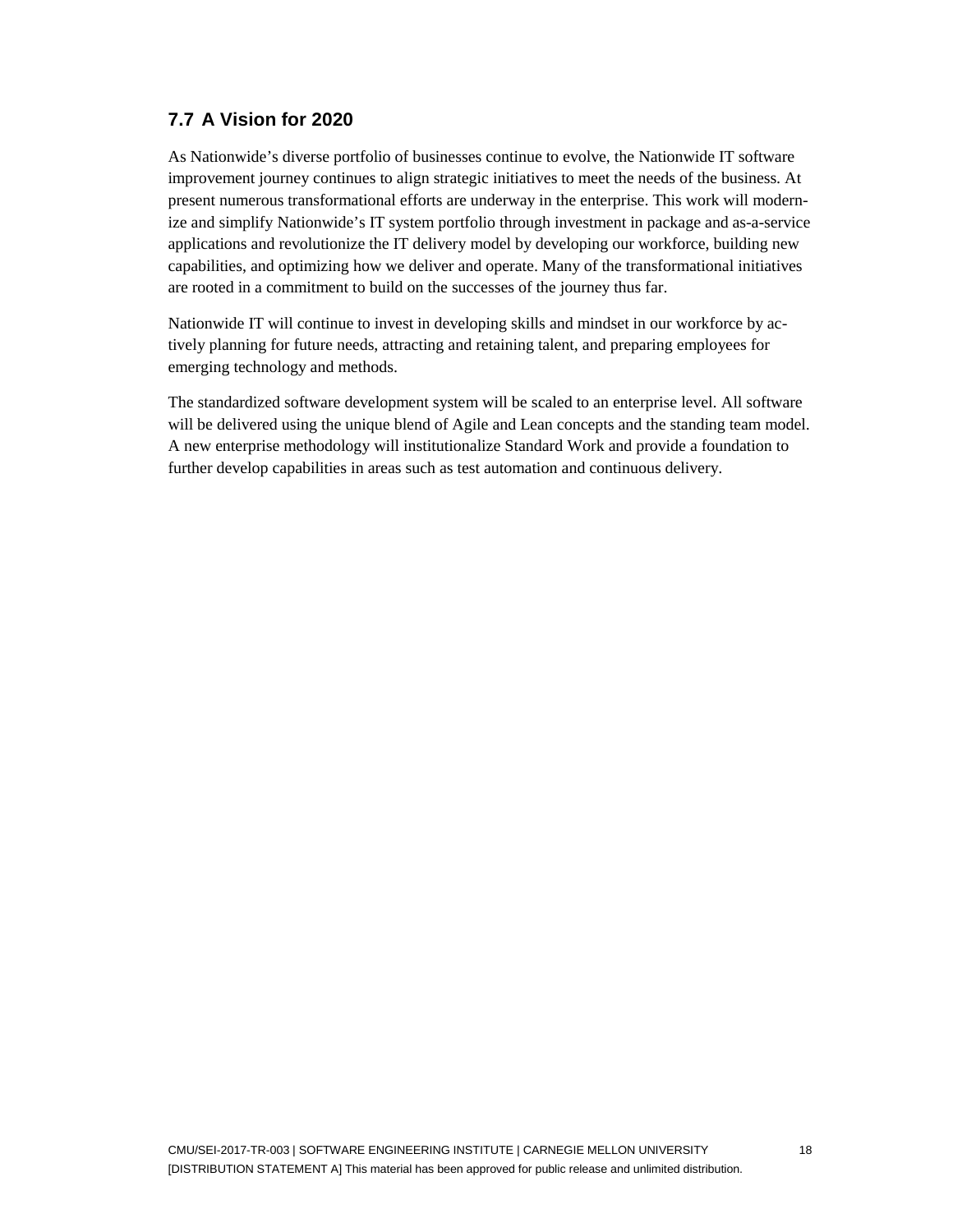## <span id="page-26-0"></span>**References**

*URLs are valid as of the publication date of this document.*

#### **[Computerworld 2017]**

Best Places to Work in IT: Search the archives 1994-2016. *Computerworld*. Jan. 12, 2017 [accessed]. [http://www.computerworld.com/article/3073562/bestplaces2016/best-places-to-work-in](http://www.computerworld.com/article/3073562/bestplaces2016/best-places-to-work-in-it-search-the-archives-1994-2016.html)[it-search-the-archives-1994-2016.html](http://www.computerworld.com/article/3073562/bestplaces2016/best-places-to-work-in-it-search-the-archives-1994-2016.html)

#### **[Fortune 2015]**

100 Best Companies to Work For 2015. *Fortune*. Jan. 6, 2017 [accessed]. <http://fortune.com/best-companies/2015/>

#### **[Fortune 2016]**

100 Best Companies to Work For 2016. *Fortune*. Jan. 12, 2017 [accessed]. <http://fortune.com/best-companies/2016/>

#### **[Gallup 2017a]**

Your Employees Are Either Patriots or Mercenaries. *Gallup*. Jan. 6, 2017 [accessed]. <http://www.gallup.com/businessjournal/157676/employees-either-patriots-mercenaries.aspx>

#### **[Gallup 2017b]**

Current and Previous Gallup Great Workplace Award Winners. *Gallup*. Jan. 12, 2017 [accessed]. [http://www.gallup.com/events/178865/gallup-great-workplace-award-current-previous-win](http://www.gallup.com/events/178865/gallup-great-workplace-award-current-previous-win-ners.aspx)[ners.aspx](http://www.gallup.com/events/178865/gallup-great-workplace-award-current-previous-win-ners.aspx)

#### **[Great 2016]**

Nationwide. *Great Place to Work*. 2016.<http://reviews.greatplacetowork.com/nationwide>

#### **[Lean 2017]**

People Development: Lean Insurance for Nationwide. *Planet Lean*. Jan. 16, 2017 [accessed]. <http://planet-lean.com/lean-it-at-nationwide-developing-9000-people>

#### **[Lean 2015]**

Orzen, Michael A. & Paider, Thomas A. *The Lean IT Field Guide: A Roadmap for Your Transformation*. Productivity Press. 2015. ISBN 978-1498730389. [https://www.crcpress.com/The-Lean-IT-Field-Guide-A-Roadmap-for-Your-](https://www.crcpress.com/The-Lean-IT-Field-Guide-A-Roadmap-for-Your-Transformation/Orzen-Paider/p/book/9781498730389h)[Transformation/Orzen-Paider/p/book/9781498730389h](https://www.crcpress.com/The-Lean-IT-Field-Guide-A-Roadmap-for-Your-Transformation/Orzen-Paider/p/book/9781498730389h)

#### **[Nationwide 2017]**

Nationwide embraces DevOps and improves software quality by 50 percent. *IBM*. Jan. 6, 2017 [accessed]. [http://www-03.ibm.com/software/businesscasestudies/bd/en/corp?syn](https://www.crcpress.com/The-Lean-IT-Field-Guide-A-Roadmap-for-Your-Transformation/Orzen-Paider/p/book/9781498730389h)[key=G512504W24415M17](https://www.crcpress.com/The-Lean-IT-Field-Guide-A-Roadmap-for-Your-Transformation/Orzen-Paider/p/book/9781498730389h)